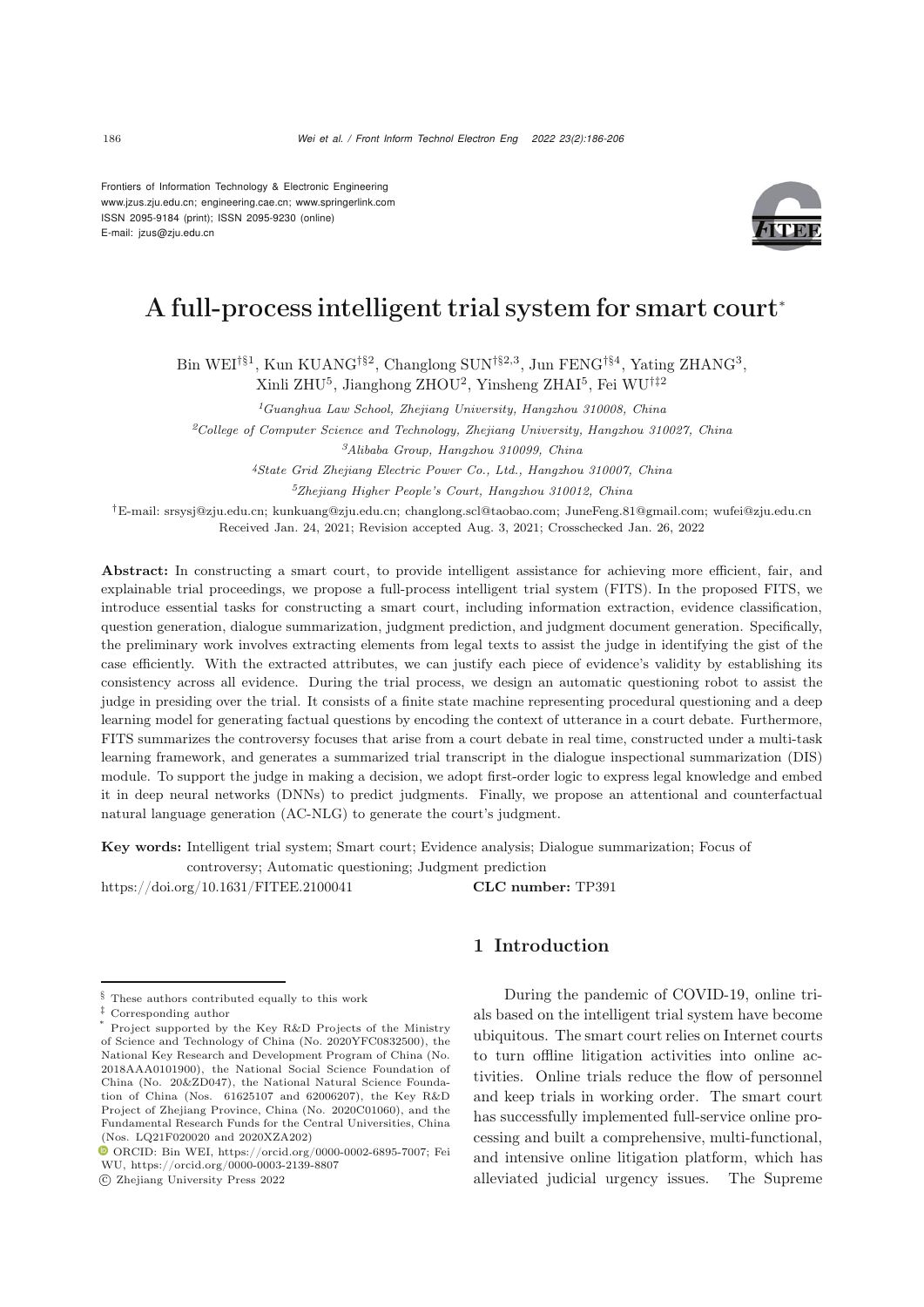People's Court promptly issued the "Notice on Strengthening and Standardizing Online Litigation during the COVID-19 Prevention and Control Period," which created a comprehensive deployment of online litigation for the courts to conduct proceedings with smart court. The smart court has formulated clear regulations for judicial tasks, such as online court hearings, electronic service, identity authentication, and material submission, and provided full judicial services and guarantees for online litigation promotion and regulation. According to the statistical data during the COVID-19 period (from February 3 to November 4, 2020), the people's courts at four levels filed 6.501 million online cases, 778 000 online court sessions, 3.23 million online mediations, and 18.15 million electronic services.

To make the smart court operate efficiently and improve trial efficiency in simple cases, Zhejiang Higher People's Court, Zhejiang University, and the Alibaba Group have jointly developed a full-process intelligent trial system (FITS), which provides strong technical support for constructing a smart court for the Zhejiang Provincial People's Court. FITS has played an essential role in financial lending and private lending cases, which moves the trial procedures of the court to the network platform, supports judicial trials in a highly informative manner, and assists judges in making judicial decisions. As shown in Fig. 1, the intelligent trial system implements the following judicial tasks: (1) extracting essential information from the legal text (indictment, lending contract, court debate transcript, etc.) to help the

judge promptly grasp the key case information; (2) summarizing the controversy focuses from the court debate transcript recorded during the trial; (3) verifying the authenticity, legality, and relevance of the evidence; (4) recommending candidate questions to the judges to assist in the necessary trial procedures and discover facts related to the case; (5) retrieving the most similar cases from the historical data, and leveraging the knowledge of legal experts to predict case facts and help judges make judicial decisions; (6) generating a judgment document with complete structure, complete elements, and rigorous logic after confirming the facts of the case and applying laws and regulations.

Zhejiang University and the Alibaba Group have conducted much research on the above judicial tasks. [Zhao et al.](#page-20-0) [\(2018\)](#page-20-0) proposed a named entity recognition model based on the BiLSTM-CRF architecture, with two novel techniques of multi-task data [selection](#page-20-1) [and](#page-20-1) [constrained](#page-20-1) [decoding.](#page-20-1) Liu XJ et al. [\(2018\)](#page-20-1) introduced a graph convolution based model to combine textual and visual information presented in visually rich documents (VRDs). Zhou et al. [\(2019](#page-20-2)) studied a novel research task of legal dispute judgment (LDJ) prediction for e-commerce transactions, which connects two isolated domains, e-co[mmerce](#page-19-0) [data](#page-19-0) [mining](#page-19-0) [and](#page-19-0) [legal](#page-19-0) [intelligence.](#page-19-0) Duan et al. [\(2019](#page-19-0)) introduced a delicately designed multirole and multi-focus utterance representation technique and provided an end-to-end solution specializing in controversy focus based debate summarization (CFDS) via joint learning. [Wang et al.](#page-20-3) [\(2020](#page-20-3))



Fig. 1 Overview of the full-process intelligent trial system (FITS) (ASR: automatic speech recognition; OCR: optical character recognition; NLP: natural language processing)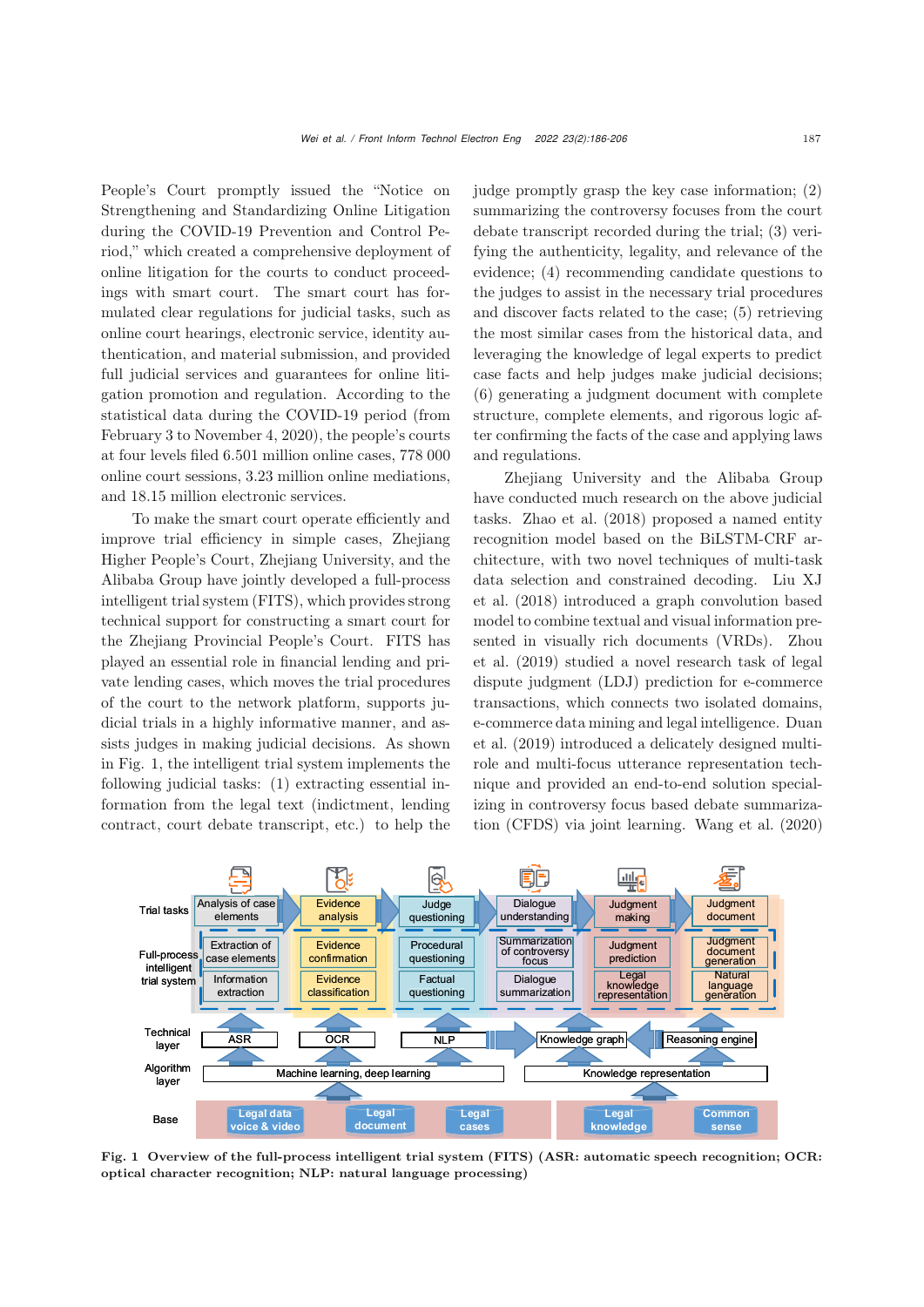investigated dialogue context representation learning with various types of unsupervised pretraining tasks, where the training objectives were given naturally according to the nature of the utterance and the structure of multi-role conversation. [Wu et al.](#page-20-4) [\(2020](#page-20-4)) proposed a novel attentional and counterfactual natural language generation (AC-NLG) method, in which counterfactual decoders were employed to eliminate the confounding bias in data and generate judgment-discriminative court views by incorporatin[g](#page-20-5) [a](#page-20-5) [synergistic](#page-20-5) [judgment](#page-20-5) [predictive](#page-20-5) [model.](#page-20-5) Ji et al. [\(2020](#page-20-5)) proposed a novel network architecture, cross copy networks (CCNs), for content generation by simultaneously exploring the logical structure of the current dialogue context and similar dialogue instances.

FITS is designed by following the trial process and by emulating the way by which the judge makes judicial decisions. We adopt a combination of the knowledge-guided method and the big data driven method. The knowledge-guided method is to simulate judges based on knowledge and use logical reasoning to make judgments. The big data driven approach is to simulate judges to make judgments based on the principle of "treating like cases alike." Most of the technologies in these papers directly serve the FITS. Many new technologies were born in developing this system, and their original purpose was to perform the judicial tasks in trial practice. FITS applies these technologies to reengineer the existing case trial process and promote the intelligence of all nodes of the judicial process. In practice, FITS also provides judges and parties with intelligent assisting services at each node of the case trial procedure. Based on these works, we will show the operation process of the intelligent trial system. To summarize, we make several noteworthy contributions as follows:

1. We are the first to propose an FITS that serves primary phases of the trial procedure in the smart court.

2. We convert central judicial tasks of the trial procedure into corresponding natural language processing (NLP) problems, and adopt a combination of knowledge-based models and data-driven models.

3. Based on our FITS, we have developed an artificial intelligence (AI) judge assistant robot called Xiaozhi (micro intelligence) and achieved satisfactory results that have already assisted several courts in Zhejiang Province in financial lending cases and private lending cases.

The rest of this paper is organized as follows: In Section 2, we introduce a BiLSTM-CRF neural architecture and use it for legal text (indictments, judgment documents, etc.) information extraction. In Section 3, we justify the validity of evidence based on historical data and logical knowledge graphs. In Section 4, we propose an automatic questioning system to help judges ask procedural and factual questions. In Section 5, we summarize the focuses of the dispute during a trial by employing a multitask learning framework called CFDS and propose a framework of dialogue inspectional summarization (DIS). In Section 6, we combine first-order logic and deep neural networks to discover the facts of the case. In Section 7, we propose the AC-NLG method to generate the court's judgment-discriminative view. In Section 8, we introduce the results achieved by FITS in the application to smart court. Section 9 discusses related research work and the last section concludes this paper.

# 2 Information extraction from legal documents

Information extraction (IE) aims to extract structured information from unstructured documents. It has been explored extensively due to its significant role in NLP. Legal information extraction includes the extraction of legal ontology, legal relations, and legal named entities. Earlier research studied the extraction of legal case information [\(Jackson et al.](#page-19-1), [2003\)](#page-19-1), and combined information retrieval and machine learning to extract the correlation between current cases and precedent texts using support vector machine (SVM) and other algorith[ms.](#page-19-2) [The](#page-19-2) [transfer](#page-19-2) [learning](#page-19-2) [approach](#page-19-2) [\(](#page-19-2)Elnaggar et al., [2018\)](#page-19-2) using a neural network has been trained for linking of named entities to legal documents. Recently, the popular neural structure for IE, BiLSTM-CRF [\(Lample et al., 2016\)](#page-20-6), has shown excellent performance on numerous sequence-labeling tasks with high robustness and low computational complexity. We have collected more than 70 million judgment documents to build the corpus, including more than 360 000 court records and more than 100 000 evidence samples.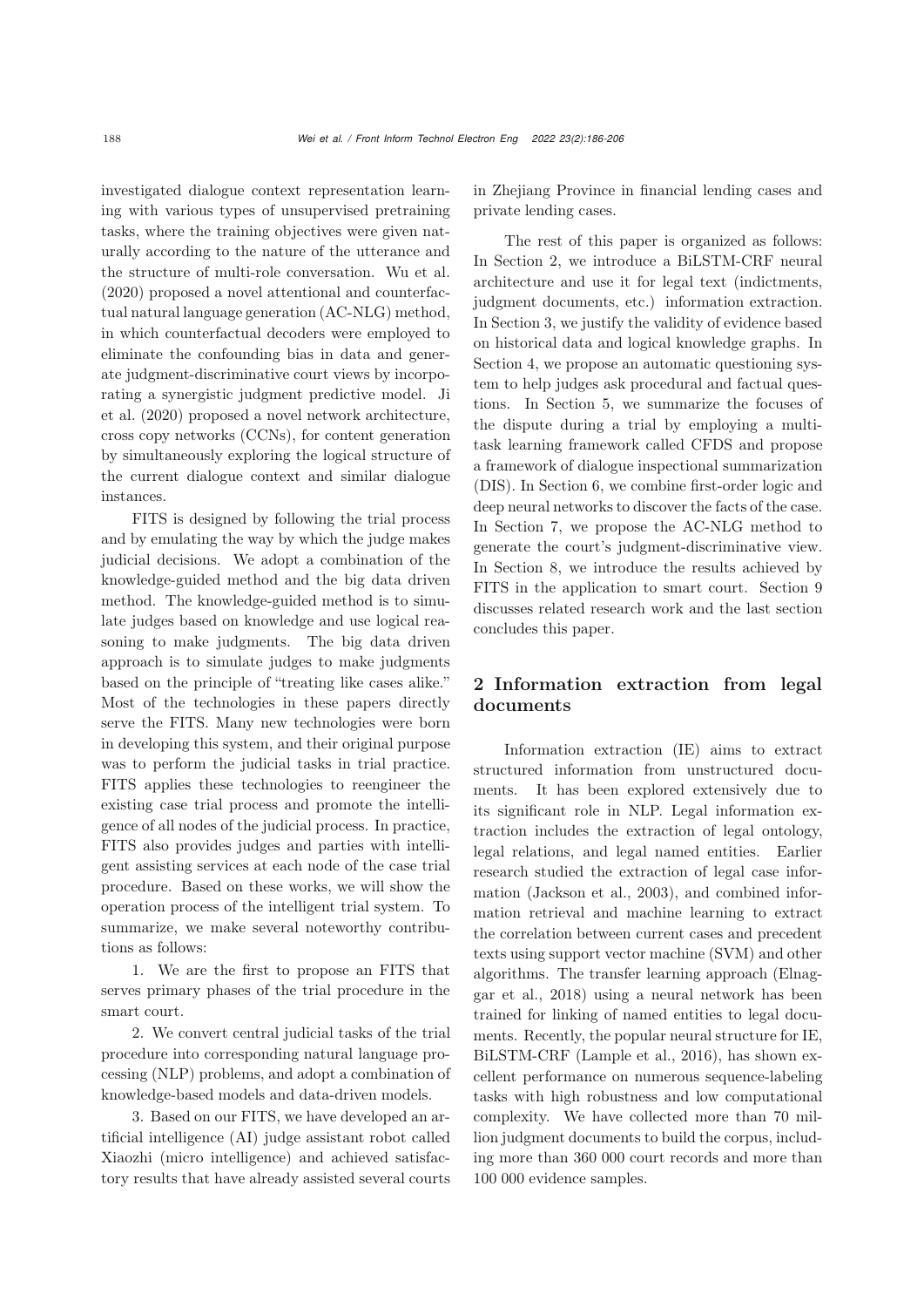#### 2.1 BiLSTM-CRF

The model of long short-term memory (LSTM) [\(Hochreiter and Schmidhuber](#page-19-3), [1997](#page-19-3)) is a type of recurrent neural network (RNN) architecture, in conjunction with an appropriate gradient-based learning algorithm, which addresses the vanishing/exploding gradient problem of learning long-term dependencies by introducing a memory cell with self-connections that store the temporal state of the network. Although numerous LSTM variants have been described, we employ the version proposed by Google [\(Sak et al.](#page-20-7), [2014\)](#page-20-7). LSTM takes input as a sequence of vectors  $x=(x_1, x_2, ..., x_n)$  and returns another sequence  $y=(y_1, y_2, ..., y_n)$ ; then the network can be calculated using the following equations iteratively:

$$
f_t = \sigma(W_{fx}x_t + W_{fm}m_{t-1} + W_{fc}c_{t-1} + b_f),
$$
  
\n
$$
i_t = \sigma(W_{ix}x_t + W_{im}m_{t-1} + W_{ic}c_{t-1} + b_i),
$$
  
\n
$$
c_t = f_t \odot c_{t-1} + i_t \odot \tanh(W_{cx}x_t + W_{cm}m_{t-1} + b_c),
$$
  
\n
$$
o_t = \sigma(W_{ox}x_{t-1} + W_{om}m_{t-1} + W_{oc}c_t + b_o),
$$
  
\n
$$
m_t = o_t \odot \tanh(c_t),
$$

where  $W$  is the weight matrix,  $b$  is the bias vector,  $\sigma$  is the logistic sigmoid function, and i, f, o, and c are, respectively, the input gate, forget gate, output gate, and cell activation vectors, all of which are of the same size as the cell output activation vector  $m$ , and  $\odot$  is the element-wise product of the vectors.

The LSTM model takes past information into account, but ignores future information, because conventional RNNs are only able to make use of the previous context. Bidirectional LSTM (BiL-STM) can better exploit context in forward and back[ward](#page-19-4) [directions.](#page-19-4) [BiLSTM](#page-19-4) [\(](#page-19-4)Graves and Schmidhuber, [2005\)](#page-19-4) combines bidirectional RNNs (BRNNs) with LSTM. BRNNs present each training sequence forward and backward to two separate recurrent nets by processing the data in both directions with two separate hidden layers that are fed forward to the same output layer. The hidden state of BiLSTM at time t generates the forward hidden sequence  $\overline{h'_t}$  and the backward hidden sequence  $\overleftarrow{h_t}$ .

A popular probabilistic method for structured prediction, conditional random fields (CRFs), is widely applied in segment and label sequence data. The advantage of CRFs is to avoid a fundamental limitation of maximum entropy Markov models (MEMMs) based on directed [graphical](#page-20-8) [models](#page-20-8) [\(](#page-20-8)Lafferty et al., [2001](#page-20-8)). We describe the definition of a general CRF [\(Sutton and McCallum, 2007](#page-20-9)) based on a general factor graph. Let  $G$  be a factor graph over X and Y. Then  $(X, Y)$  is a conditional random field if for any value x of X, the distribution  $p(y|x)$ factorizes according to G. If  $F = {\Psi_a}$  is the set of factors in G, then the conditional distribution for a CRF has the form

$$
p(y \mid x) = \frac{1}{Z(x)} \prod_{a=1}^{A} \exp \left( \sum_{k} \theta_{ak} f_{ak}(y_a, x_a) \right),
$$

where  $A$  is the number of factors in the collection, both feature functions  $f_{ak}$  and weights  $\theta_{ak}$  are indexed by factor index a to emphasize that each factor has its own set of weights, and  $Z(x)$  is a normalization factor over all state sequences for sequence  $x$ .

BiLSTM-CRF is a widely adopted neural architecture for sequence labeling problems, including entity recognition. It is a hierarchical model, and the architecture is illustrated in Fig. [2.](#page-3-0) The network can effectively obtain two-way input features through the BiLSTM layer and sentence-level tags through the CRF layer. Note that the CRF layer has a state transition matrix as a parameter, and we can effectively use past and future tags to predict the current tag.



<span id="page-3-0"></span>Fig. 2 The structure of BiLSTM-CRF

The first layer of the model maps words to their embeddings.  $X=(x_1, x_2, ..., x_n)$  is a sentence composed of n words in a sequence, regarded as input to a BiLSTM layer. In the second layer, word embeddings are encoded and the output is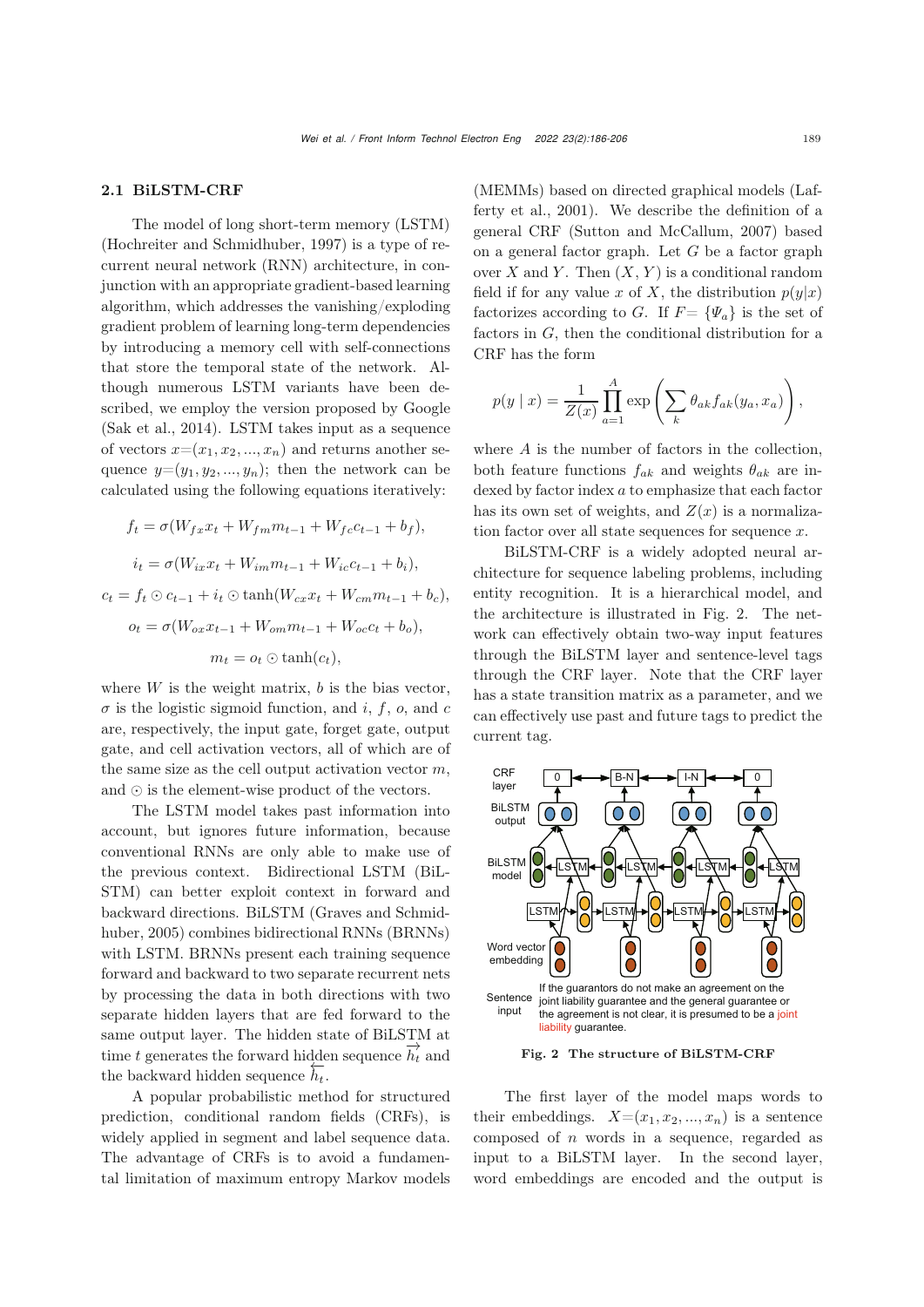$h = (h_1, h_2, ..., h_n)$ . We record the features extracted from the linear layer as matrix  $P=(p_1, p_2, ..., p_n)$ , in which the element  $p_{ij}$  corresponds to the score of the  $j<sup>th</sup>$  tag of the  $i<sup>th</sup>$  word in a sentence. We introduce a tagging transition matrix  $T$ , where  $T_{ij}$  represents the score of transition from tag  $i$  to tag  $j$  in successive words. The score of the sentence  $X$  along with a sequence of predictions  $Y=(y_1, y_2, ..., y_n)$  is then given by the sum of transition scores and network scores:

score(X) = 
$$
\sum_{i=0}^{n-1} T_{y_i, y_{i+1}} + \sum_{i=1}^{n} P_{i, y_i}.
$$
 (1)

A softmax for all tag sequences obtains the normalized probability:

$$
p(y|X) = \frac{\exp(\text{score}(X, y))}{\sum_{y' \in Y_X} \exp(\text{score}(X, y'))},\qquad(2)
$$

where  $Y_X$  represents all possible tag sequences for a sentence  $X$ . The model is trained by maximizing the log-probability with a log-likelihood function [\(Lample et al.](#page-20-6), [2016](#page-20-6)). From this, BiLSTM-CRF obtains the sequence of output tags. In decoding the prediction, we seek the optimal path to obtain the maximum score driven by

$$
y^* = \underset{y' \in Y_X}{\arg \max} \, \text{score}(X, y'). \tag{3}
$$

Domain adaptation maps the source domain with the label and the target domain with different data distributions to the same feature space (embedding manifold). BiLSTM-CRF is combined with domain adaptation to explore external datasets [\(Zhao et al., 2018\)](#page-20-0), as illustrated in Fig. [3,](#page-4-0) in which the full-connection layer maps the distributed feature representation to the sample label space. The CRF features can be computed separately, i.e.,  $\phi^{\mathcal{T}}(x) = G^{\mathcal{T}} \cdot h$ ,  $\phi^{\mathcal{S}}(x) = G^S \cdot h$  for the target and source datasets, respectively. The loss functions  $p(y | x; \theta^{\mathcal{T}})$  and  $p(y | x; \theta^{\mathcal{S}})$  are optimized in alternating order.

## 2.2 Multi-task BiLSTM-CRF for IE

BiLSTM-CRF has been widely used in neural entity recognition [\(Lample et al., 2016;](#page-20-6) [Liu XJ et al.](#page-20-1), [2018](#page-20-1)) and information extraction [\(Yang ZL et al.](#page-20-10), [2017](#page-20-10); [Zhao et al.](#page-20-0), [2018\)](#page-20-0) in the legal domain. FITS applies it to the financial lending case and the private lending case. Taking the financial lending case



<span id="page-4-0"></span>Fig. 3 Transfer learning model [\(Zhao et al.](#page-20-0), [2018\)](#page-20-0)

as an example, the coverage of the extraction includes 45 types of documents (loan contract, loan extension contract, guarantee contract, mortgage contract, credit contract, pledge contract, pledge registration certificate, joint repayment commitment documents, loan vouchers, guarantor industrial and commercial registration materials, etc.), involving about 550 kinds of elements (plaintiff, defendant, defendant's ID card, litigation claims, facts and reasons, loan amount, loan contract number, signing date, the content of the indictment, etc.). On average, there are at least seven elements (fields) for each document to be extracted.

The BiLSTM-CRF model first matches each input character to a word vector that is pre-trained on a large corpus (usually based on word2vec, Glove, BERT, and other language models). Then the model uses BiLSTM to perform encoding on the word vector sequence, and obtains BiLSTM word encoding after concatenation. BiLSTM word encoding is used as the top CRF layer input to obtain the final result of the beginning, inside, and outside (BIO) information identification, thereby obtaining the result of information extraction. For the example in Fig. [2,](#page-3-0) the information "joint and several liabilities" in the input will be marked and extracted. Meanwhile, many original materials are obtained through optical character recognition (OCR) or automatic speech recognition (ASR). Missing information and noise exist in the recognition process, so we use regularization rules to extract some particular information fields as a supplement.

In practice, we divide all information into two categories: general fields and specific fields. General fields refer to fields that are included in every case, such as party information. Specific fields are fields unique to each case, such as the date of contract signing for financial loan cases. For any case, general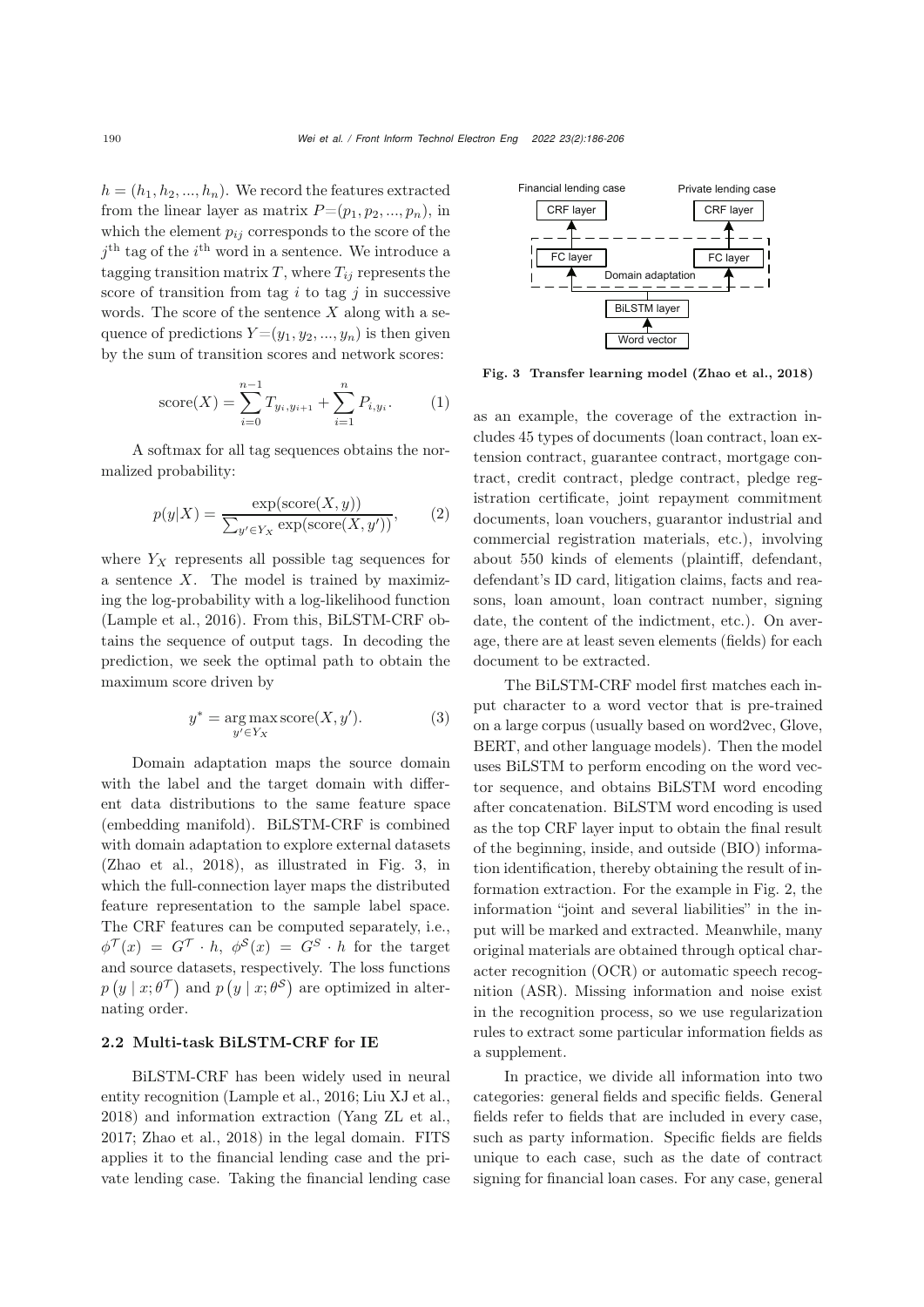fields will be extracted by a common model shared by all cases, and the corresponding proprietary model will extract the specific fields for this type of case. In other words, a legal case text will be extracted by two models to extract corresponding fields.

To avoid supervised learning that requires a large amount of data annotation, we also adopt the transfer learning method. We use the annotation data of one case reason to improve the information extraction ability of another case reason from transfer learning. The diagram of the migration learning model for a "financial lending case" and a "private lending case" is shown in Fig. [3.](#page-4-0) The model adds a fully connected layer (FCL) under different domains between the BiLSTM layer and the CRF sequence output layer, thereby enhancing the model's transfer learning ability.

## 3 Evidence analysis

In the trial, evidence analysis plays an essential role in determining the facts of the case. The primary task is to classify the evidence, which aims to divide each piece of evidence into different categories, and its purpose is to study the characteristics of different types of evidence and its application rules. The evidence materials discussed here are texts or images (for example, evidence in private lending cases includes loan agreements, guarantee conditions, payment delivery, repayment conditions, etc.). The second task of evidence analysis is to justify each piece of evidence's authenticity, legality, and relevance. These three aspects determine whether the evidence is probative.

#### 3.1 Evidence classification

We classify different types of evidence through multi-modal analysis. The preliminary work of evidence classification is to extract text evidence from the original evidence materials through OCR technology. We then use the NLP engine to understand the text content and extract the semantic features at the text level. For the part of the evidence materials from which OCR cannot identify or accurately extract useful information, we introduce the method of visual feature recognition to improve the effect of evidence recognition. The text features and visual features are merged to classify the evidence finally. For simplicity, we here introduce mainly the classification of the evidence after it is extracted as text.

We propose a classifier by representing the evidence in a vector. Specifically, we employ the BiL-STM model introduced in the previous section to build a classifier to perform evidence classification. We a[pply](#page-20-11) [a](#page-20-11) [hierarchical](#page-20-11) [attention](#page-20-11) [network](#page-20-11) [\(](#page-20-11)Yang ZC et al., [2016\)](#page-20-11) for evidence classification. The model constructs a hierarchical structure of "word-sentenceevidence text" and has two attention-level mechanisms applied at the word- and sentence-level. We learn from the idea that the model uses the attention mechanism twice under the hierarchical structure. We embed evidence in a vector representation by first using word vectors to represent sentence vectors and then using sentence vectors to represent evidence vectors.

We first encode words by embedding the words in vectors through a matrix  $W$ , and then use the BiLSTM model to obtain annotations of words by summarizing information from both directions. Afterward we obtain an annotation for a given word w by concatenating the hidden state  $h = [\overrightarrow{h}; \overleftarrow{h}]$ , which summarizes the information of the whole sentence centered around w. Then we introduce the attention mechanism to extract words that are important to the meaning of the sentence and aggregate the representation of those informative words to form a sentence vector. We have  $u^w = \tanh(W_w h + b_w)$  as a hidden representation of h and obtain a normalized importance weight  $\alpha$  through a softmax function. We have the sentence vector as a weighted sum of the word annotations based on the weights.

After we have the vector of the sentence, we further similarly obtain a vector of evidence. We also use BiLSTM to encode the sentences, again use attention mechanism and introduce a sentence-level context vector  $u^s = \tanh(W_s h + b_s)$ , and then have  $v = \sum_i \alpha_i h_i$ , which indicates the evidence vector that summarizes all the information of sentences in the evidence text. The evidence vector  $v$  is a high-level representation of the evidence and can be used as features for evidence classification:

$$
p = \text{softmax}(Wv + b). \tag{4}
$$

An overview of evidence classification is shown in Fig. [4.](#page-6-0) Evidence analysis also contributes to the formation of the evidence chain, which can visually show the case fact structure. This helps the judge sort out the details of the case and grasp the trial's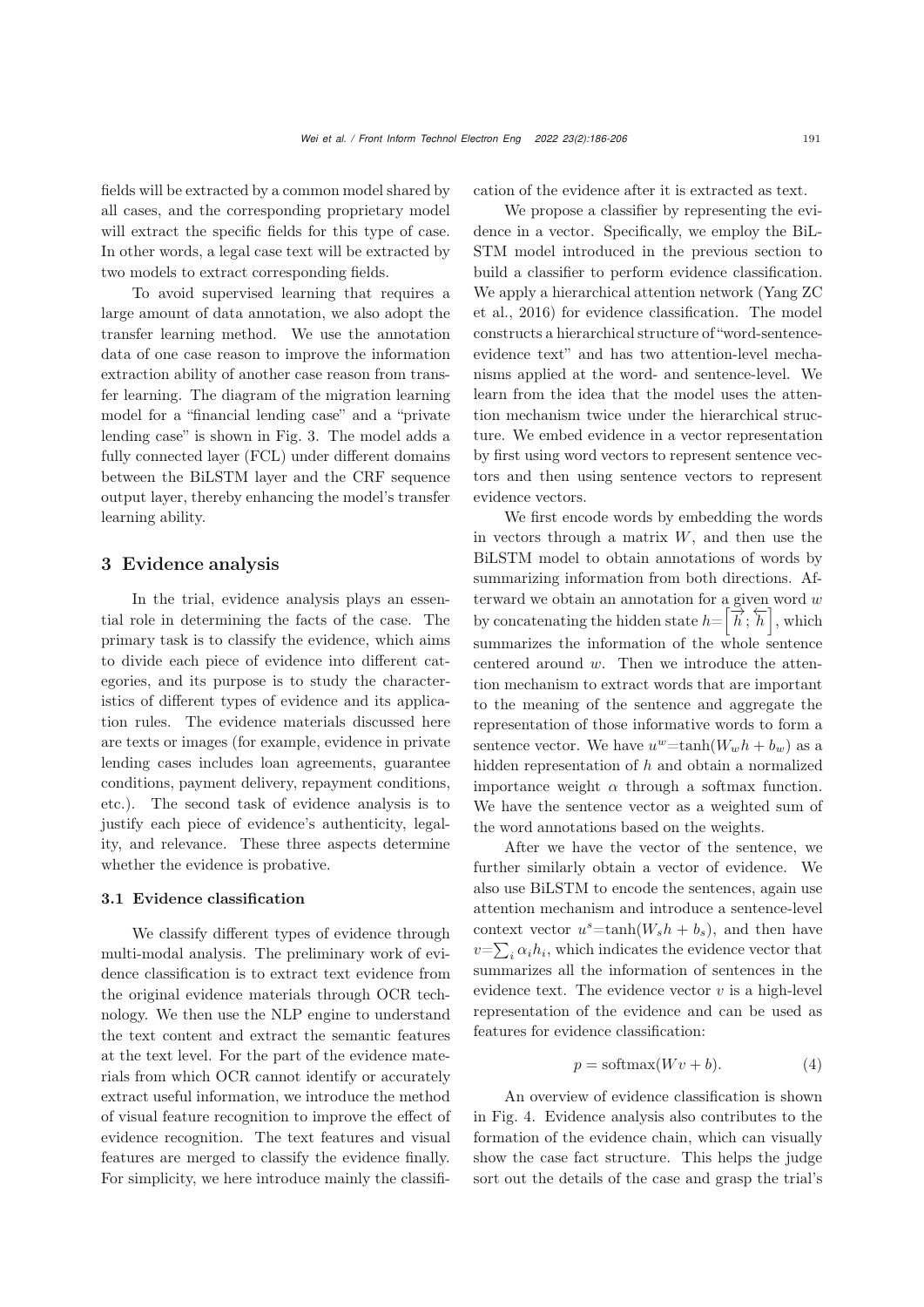progress. Evidence confirmation ensures that every piece of evidence in the evidence chain is legal and credible. Evidence classification automatically identifies different types of evidence and provides structured input for the components of the evidence chain.



<span id="page-6-0"></span>Fig. 4 Architecture of the hierarchical attention network in evidence classification

## 3.2 Evidence justification

The justification of evidence is the prerequisite of legal reasoning and fact-finding. The attributes of evidence are reflected in three aspects: (1) authenticity of the evidence, including authenticity of the form and authenticity of the content; (2) legality of the evidence, including legality of the source and legality of the state; (3) relevance of the evidence, that is, whether the evidence is related to the facts to be proved. Two novel methods are proposed to characterize these three attributes.

First, we evaluate the authenticity and the legality of evidence based on the analysis of historical data. In practice, it is not appropriate to determine the attributes of evidence from the legal text itself. The judge determines the authenticity and legality of evidence depending on the state of the evidence and the procedure of obtaining the evidence. The technical proposal is to mine massive evidence materials from real cases and then to calculate the prior probabilities of certain types of materials. On this basis, we build a knowledge base composed of different kinds of evidence with prior probability. According to the relevant evidence in the historical data, we evaluate the attributes by adopting the Bayesian theory to assess the probability that the evidence is real or legally obtained.

Second, we evaluate the relevance of evidence by analyzing the relationship between evidence and relevant knowledge. We adopt a logical knowledge graph based reasoning method to automatically determine the relevance of evidence. For example, in response to the "financial borrowing case," we sort out the correlations between various types of evidence based on the judge's experience and form a logical map of correlation review. For all relevant evidence materials, if there is a direct or indirect relevance between the elements of any two sets of evidence, we believe that the evidence's relevance is valid. We apply a logical graph  $G = \langle E, R \rangle$  to represent the relevance of evidence, where  $E$  is a set of nodes representing the type of evidence, and  $R$  is a set of links representing the relationship between two pieces of evidence.

## 4 Automatic questioning in trail

During the trial process, we design an automatic questioning robot to assist the judge in presiding over the trial. The trial is a particular multi-agent dialogue situation. The participants include the judge, the plaintiff, and the defendant. The judge is the trial organizer, while the plaintiff and the defendant ask questions to understand the facts. They also need to maintain order in the court trial and promote the trial process.

The automatic questioning system for the judge contains multiple modules: First, the judge's original speech is converted into text with ASR, and then the text is transformed into the context and state of the questioning system with semantic understanding. Second, a module for question management (QM) is constructed and the candidate questions are generated within this module. Finally, automatic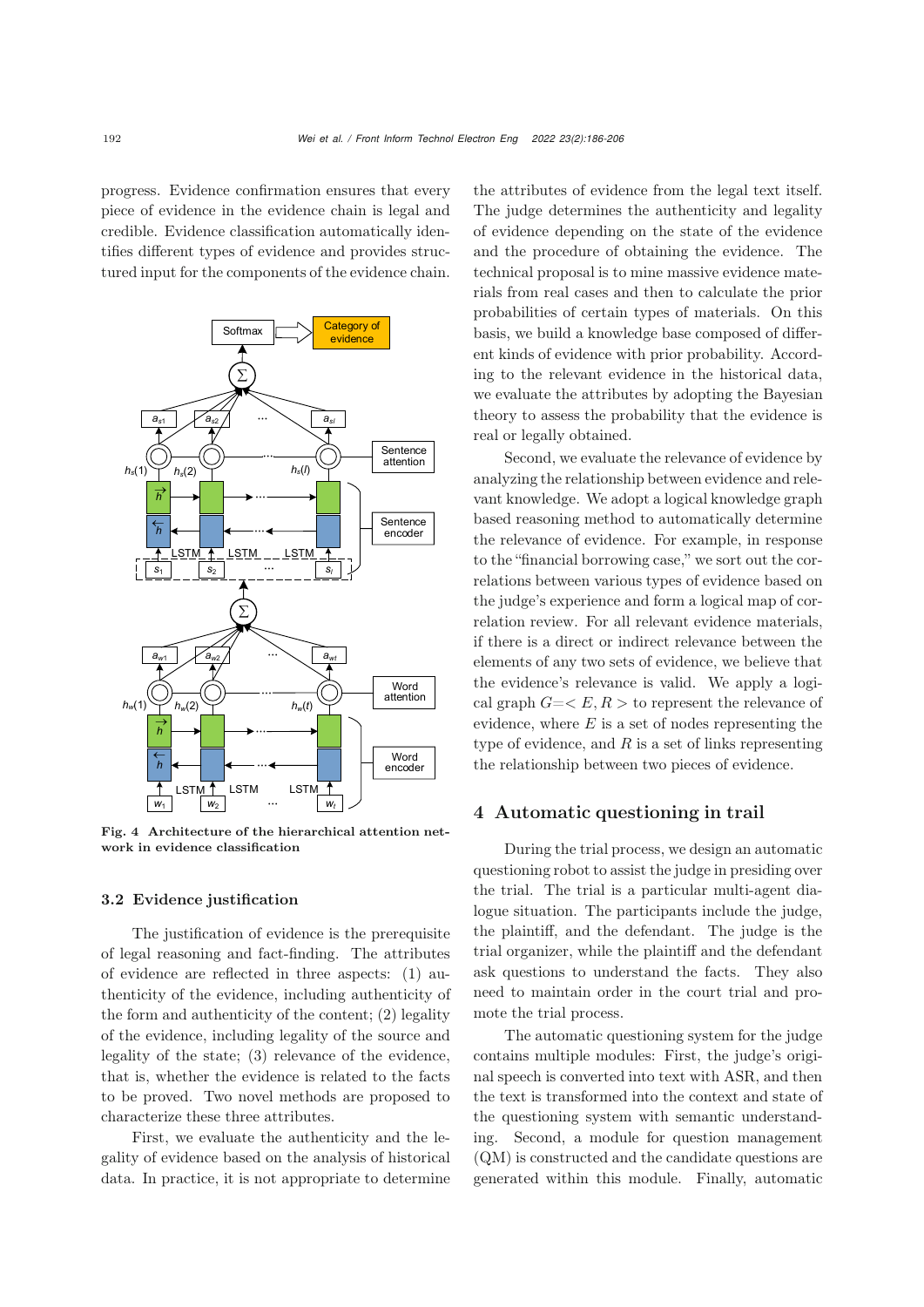questioning is realized with a text-to-speech (TTS) technique that transforms the text into speech. According to the question's content, we divide the judge's questions into two categories: procedural questioning and factual questioning.

## 4.1 Procedural questioning

Procedural questioning refers mainly to some relatively fixed questions used by judges to organize and promote court trials, such as "identity information of the plaintiff and the defendant" and "the plaintiff and the defendant read the indictment and the defense." Procedural questioning is closely related to the procedures of the trial procedure, which has strong regularity. The system of procedural questioning focuses on solving the problem of questioning automatically in the trial procedure. The following is a sequence diagram (Fig. [5\)](#page-7-0) of an automatic questioning system, where fact stands for the node of factual questioning, while procedure identifies the node of a procedural questioning node. Factual questioning is inserted in the process of procedural questioning, and multiple fact nodes can be inserted. It can be seen that an essential function of process questioning is state management.



<span id="page-7-0"></span>Fig. 5 Finite state machine of the questioning system

The process of procedural questioning can be defined as a natural language generation problem, and the solution includes rule-based methods and abstract generation methods. The rule-based approach has the advantages of accuracy and practicability, but it requires a large number of custom rules. The abstract generation method currently has technical bottlenecks; the generated text usually has incomplete speech, repetition, and faulty speech. The automatic questioning system innovatively proposes a scheme combining a finite state machine (FSM) and an affair map. The finite state machine is responsible for state management, and the affair map is responsible for selecting subsequent actions, which

can also flexibly configure templates for downstream text generation.

## 4.2 Factual questioning

The judge's factual questioning is aimed mainly at the factual elements of the plaintiff's and defendant's petitions and defenses and also refers to the factual questions that the judge has asked before. Factual questioning is considered to be a textgenerated problem. We obtain factual questions raised by the judge in the trial's historical dialogues, using joint learning of classification and retrieval. Therefore, we first need to define dialogue in the trial and then give an encoder to delicately represent the hierarchical information in the dialogue context.

Let  $D = \{U_1, U_2, ..., U_n\}$  denote a dialogue containing *n* utterances, where each utterance  $U_i$  is composed of a sequence of words (namely sentence)  $S_i$ , which means the text content of  $U_i$ . We employ BiLSTM to encode the semantics of the utterance. BiLSTM has been widely recognized for encoding the utterance's semantics while maintaining its syntax [\(Wang et al.](#page-20-3), [2020](#page-20-3)). We use BiLSTM to learn a feature representation of dialogue by masking and recovering its unit elements, such as evidence and laws in the legal domain for trial dialogue.

In the utterance layer, the input source is a set of dialogue information obtained from the speech-transformation of the judge's factual questions, denoted as a sequence of  $\{\text{utterance}_1, \text{utterance}_2, ..., \text{utterance}_n\}, \text{ and each}$ utterance is composed of the questions asked by the judge. It contains L utterances where each utterance  $U_i$  is composed of a sequence of l words (namely sentence)  $S_i = \{w_{i1}, w_{i2}, ..., w_{il}\}\$ and the associated role (the judge)  $r_i$ . We employ BiLSTM to encode the semantics of the utterance. Note that the judge's role information should be embedded in the utterance. We connect the judge's role information with each word in the sentence so that the same word can be projected into different dimensional spaces. The representation of BiLSTM is obtained by concatenating its left and right context representations.

$$
h_{ij} = \left[ \overrightarrow{\text{LSTM}}^{\vec{\text{U}}} (e_{ij}); \overleftarrow{\text{LSTM}}^{\vec{\text{U}}} (e_{ij}) \right], j = 1, 2, ..., l,
$$

where  $e_{ij} = [w_{ij}; r_i]$ . To strengthen the relevance between words in an utterance, the attention mechanism is employed to obtain  $U_i$ , which can be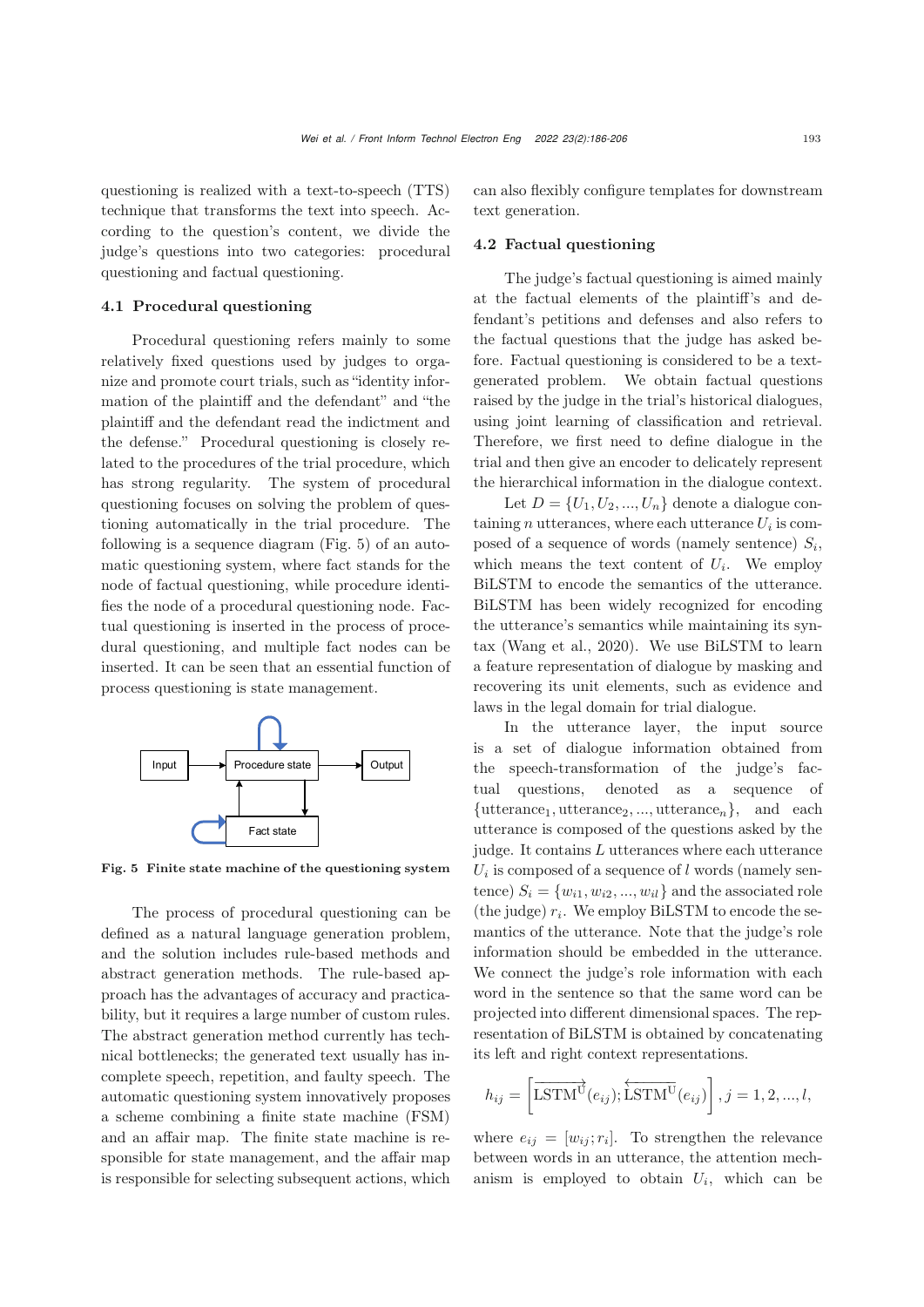interpreted as a local representation of an utterance:

$$
U_i = \sum_{j=1}^{l} \alpha_j^u h_{ij},
$$
  

$$
\alpha_j^u = \frac{\exp(Q^u h_{ij})}{\sum_{j'=1}^{l} \exp(Q^u h_{ij'})},
$$

where  $Q^u$  are learnable parameters.

In the dialogue layer, to represent the global context in the dialogue, we use BiLSTM again to encode the dependencies between utterances and obtain a global representation of each utterance, which is expressed as  $\overline{U}_i$ .

$$
\overline{U}_{i} = \left[ \overline{\text{LSTM}}^{\overrightarrow{\text{D}}}(U_{i}); \overleftarrow{\text{LSTM}}^{\overrightarrow{\text{D}}}(U_{i}) \right], i = 1, 2, ..., L,
$$
  

$$
\overline{U} = \left\{ \overline{U}_{1}, \overline{U}_{2}, ..., \overline{U}_{L} \right\} \in \mathbb{R}^{L \times 2 \text{dim}_{h}},
$$

where dim*<sup>h</sup>* refers to the dimensionality of the hidden state h.

We next perform word segmentation on the judge's utterance in the dialogue and word vector representation for each word segment to obtain  $X = \{x_1, x_2, ..., x_n\}$ , and then employ BiLSTM and other neural network units to encode X and conduct automatic feature selection. Because the judge's question in the dialogue contains many utterances, it therefore generates a new vector sequence  $V^{J} = \{v_1, v_2, ..., v_n\}$ . We further use the attention mechanism to perform a secondary representation of  $V<sup>J</sup>$ . These neural network units can enhance information interaction between different levels of dialogue. After the hierarchical representation, we obtain a mapping from  $V^J$  to  $V^J_h = \{h_1, h_2, ..., h_n\},\$ where  $v$  and  $h$  have a one-to-one correspondence.

Because the judge's factual questions are related to the case's facts in the dialogue between the plaintiff and the defendant, it is also necessary to segment the plaintiff's litigation request and the text of the defendant's defense. We first represent the word vector for each word segment to obtain  $Y = \{y_1, y_2, ..., y_n\}.$  We then employ the attention mechanism to encode  $Y$  to form an encoding vector  $V^W$  for each combination. The function of  $V^W$ is to encode the information of the plaintiff's request and the defendant's defense in the encoded text. We combine the element  $y$  in  $V^W$  and the element h in  $V_h^J$  one by one according to the serial number, and the combination result is recorded as  $V_h^J = \{h_1^t, h_2^t, ..., h_n^t\}$ . The new statement contains the prosecution and defense information of the

plaintiff and the defendant and contains information about the judge's questions in the dialogue.

We employ a classification task to recommend the most likely problem categories. We first predefine a number of problem categories. Under each question category, there are several standard question templates. For example, "recovery of debt" and "the spouses' joint debt" belong to different question categories. When recommending questions to the judge, the system obtains the indictment and pleading, as well as the historical questions raised by the judge as input, and returns the top  $K$  most likely question categories according to the steps as mentioned earlier. Finally, in the top  $K$  question categories, it returns the standard question template with the highest probability. An example of factual questioning is shown in Fig. [6.](#page-8-0)

| The intelligent voice prompt system |                                                                                                                                                                                                                        |  |  |  |  |  |  |
|-------------------------------------|------------------------------------------------------------------------------------------------------------------------------------------------------------------------------------------------------------------------|--|--|--|--|--|--|
| Procedure questioning               |                                                                                                                                                                                                                        |  |  |  |  |  |  |
| Judge                               | Can the plaintiff and the defendant quarantee that all<br>the above statements are true? If there are false<br>statements, you need to bear the legal consequences<br>of the false litigation. Have you heard clearly? |  |  |  |  |  |  |
|                                     | <b>Factual questioning</b>                                                                                                                                                                                             |  |  |  |  |  |  |
| Judge                               | How was the plaintiff's loan delivered?                                                                                                                                                                                |  |  |  |  |  |  |
| Judge                               | How much did the plaintiff borrow from the<br>defendant?                                                                                                                                                               |  |  |  |  |  |  |
| Judge                               | Can the plaintiff guarantee the authenticity of the<br>evidence provided by the IOU?                                                                                                                                   |  |  |  |  |  |  |
| Judge                               | Except for the loan relationship in this case, do the<br>plaintiff and defendant have any other economic<br>relationship?                                                                                              |  |  |  |  |  |  |

<span id="page-8-0"></span>Fig. 6 An example of the questioning system

## 5 Trial summarization

Trial summarization consists of two tasks. The first task is to summarize the court debate transcript during the trial stage. The other task is to summarize the controversial focuses of the dialogue in the trial. Summarization-based algorithms have enabled a broad spectrum of applications, such as auto-abbreviated news and retrieval outcomes [\(Gerani et al., 2014](#page-19-5)) to assist users in consuming lengthy documents effectively. Thanks to the development of ASR techniques, dialogue summarization [\(Goo and Chen, 2018;](#page-19-6) [Liu CY et al.](#page-20-12), [2019](#page-20-12)) has also attracted much attention in recent years, with exemplar applications like the judicial trial, customer service, and meeting summarization. Different from the plain document, multi-role dialogue is more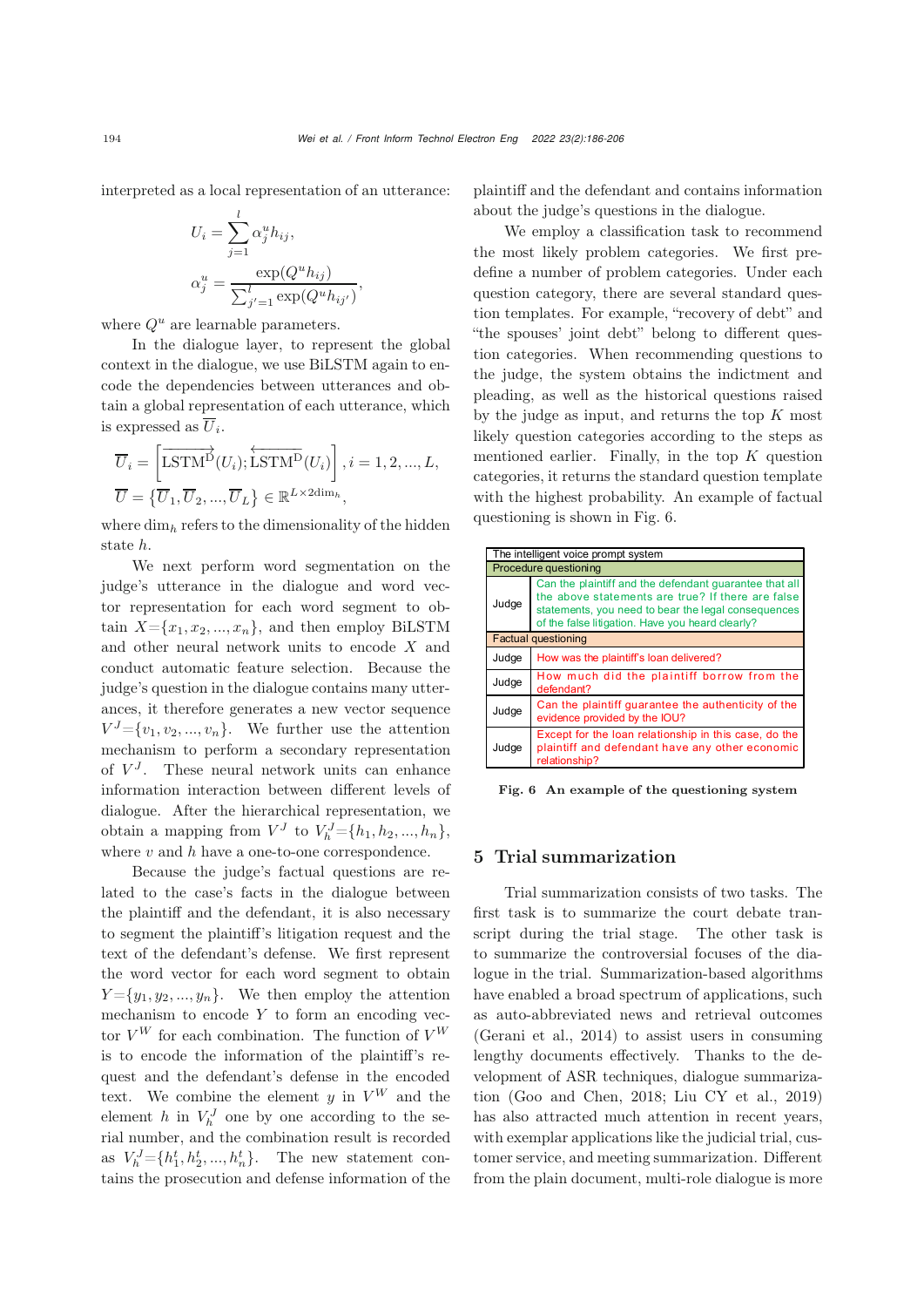complicated due to the interactions among various parties. Enhanced representation of the atomic components (e.g., utterance and role) of the dialogue prequalifies summary generation optimization.

#### 5.1 Summarization of controversy focus

During the trial process, the judge needs to discover the common focus of the dispute between the plaintiff and the defendant in the debate and identify how the two sides defend and refute the other party's arguments. The summary of the dialogue during the trial is vital in helping the judge grasp the critical information in the dialogue between the two parties. They include both useful information that appears during the dialogue (for example, private lending cases include the names of the parties, loan amounts, repayment records, etc.) and the focal point of the case (for example, the fact that both parties have repeatedly defended and questioned). The judge finally completes the case trial by analyzing the focus of the dialogue between the two parties and combining the judgment logic.

We have realized the automatic generation model of court trial abstracts in the intelligent trial system, mainly the automatic abstracts of dispute focuses. This task includes (1) extracting dialogue fragments related to the dispute focus in the dialogue and (2) classifying the dispute focus corresponding to each dialogue. Through the generation and processing of the court trial summary, the judge can obtain important dispute fragments in the court trial dialogue, to understand and deal with the court trial more efficiently.

The Alibaba Group proposed a multi-task learning f[ramework](#page-20-3) [called](#page-20-3) [CFDS](#page-20-3) [\(Duan et al.](#page-19-0)[,](#page-20-3) [2019;](#page-19-0) Wang et al., [2020](#page-20-3)) to summarize the focus of court disputes, which includes mainly the following parts: (1) Using a sequence encoder, we model the text of the trial, semantic information of dispute focus, the role related to utterances, and the node sequence in the corresponding legal knowledge graph, and obtain the vector representation of context information through an attention mechanism. (2) According to the different dispute focuses, the focus classifier takes the category of the dispute focus involved in each utterance as the target, and obtains the label of the dispute focus. (3) For the court record summary extraction task, the objective of the summary extraction classifier is whether each utterance is extracted.

We adopt a multi-task learning strategy including the following parts: (1) the prediction of the controversy focus, (2) the highlighted sentence, and (3) the recognition of sentence elements. To distinguish between different roles in the dialogue, such as judge, plaintiff, and defendant, we use different embeddings to represent different roles. We apply word embedding to express an utterance in the dialogue through a convolutional neural network and pooling mechanism, and then use a CNN with an attention mechanism to express the entire dialogue. The process of trial summarization is shown in Fig. [7.](#page-9-0)



<span id="page-9-0"></span>Fig. 7 The process of trial summarization

#### 5.1.1 Controversy focus assignment

The first task is to assign a controversy focus to each utterance. Different debate dialogues may have various controversy focuses, and the judge concludes each controversy focus according to the content of debate dialogue D. Because the number of controversy focuses varies in different debate dialogues and each controversy focus differs in semantics and syntax, we can hardly cope with this task using text classification. We calculate the relevance between utterance  $u_i$  and each controversy focus  $f_m$  in F with respect to debate dialogue D.

To do so, we need to compute the embedding of each controversy focus. As both controversy focuses and sentences in the debate are natural language, we use the BiLSTM encoder to obtain the controversy focus embedding  $f_m$ . In addition, not every utterance u*<sup>i</sup>* is assigned a controversy focus. Some utterances do not belong to any controversy focus and they can be regarded as irrelevant content, namely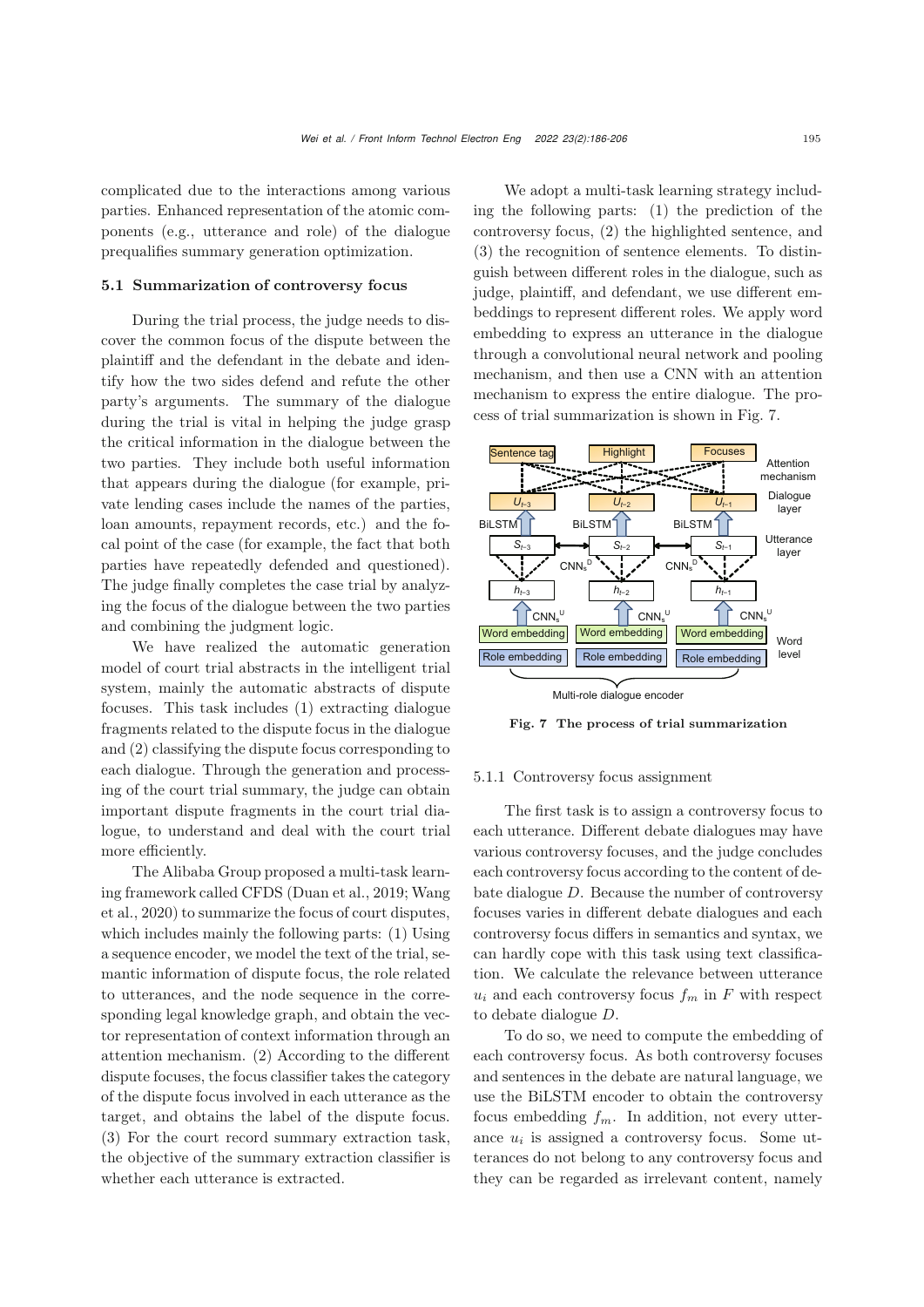noise. Thus, a category Noise is created for every debate dialogue and a dense vector is used to represent it. Then we calculate the attention score  $\alpha_{ij}^f$  of utterance  $u_i$  with  $f_j$ :

$$
\alpha_{im}^f = \frac{\exp(u_i^{\mathrm{T}} \cdot W^f \cdot f_m)}{\sum_{m=1}^{M+1} \exp(u_i^{\mathrm{T}} \cdot W^f \cdot f_m)}.
$$
 (5)

Controversy focus with the highest normalized score  $\alpha_{ij}^f$  is the controversy focus assigned to  $u_i$ .

## 5.1.2 Utterance extraction

The second task aims to extract the crucial utterances from the debate dialogue about the different controversy focuses and to form multiple summarizations. The utterance extractor considers two aspects: utterance content and controversy focuses. To enhance utterance representation learning, we employ the normalized controversy focus distribution as the input to this task:

$$
F_i = \sum_{m=1}^{M+1} \alpha_{im}^f \cdot f_m.
$$
 (6)

Then F*<sup>i</sup>* and u*<sup>i</sup>* are concatenated and fed into the fully connected layers as follows:

$$
o_i = \text{sigmoid}(W_2^{f_c} \cdot \text{ReLU}(W_1^{f_c} \cdot [F_i, u_i])),\tag{7}
$$

where  $W_1^{f_c}$  and  $W_2^{f_c}$  are two weight matrices and  $o_i \in$  $[0, 1]$  is the output of the utterance extractor, which indicates the probability of extracting utterance u*i*.

## 5.2 Dialogue inspectional summarization

In the court debate scenario, the judge summarizes the case narrative based on facts recognized from the court debate during the trial and relies on the evidence or materials submitted by the litigants. We particularly propose a framework of DIS, which includes four parts: (1) For the text of the trial transcript, the multi-role dialogue encoder can hierarchically and serially model the semantics of the court trial transcript, and obtain the vectorized representations of the word level, speech level, and dialogue level, respectively. (2) The decoder uses the attention mechanism and the replication mechanism to generate the sequence results identified by the court. (3) The target fact element regularizer classifies the relevance of fact elements, and the element level in the generated text should be consistent with the content of the court trial. (4) The missing fact entity

discriminator uses the classification of missing fact entities to predict the inconsistency between the decoder state representation and the dialogue encoding representation in fact entity classification.

We design a hierarchical dialogue encoder involving role information to accommodate extended context and multiple turns among the multiple roles. Rather than directly aligning the input dialogue and its summary, within the generation framework, we propose two additional tasks in the manner of joint learning: expectant factual aspect regularization (EFAR) can estimate the factual aspects to be contained in the summary to make the model emphasize the factual coverage of logical reasoning, and missing factual entity discrimination (MFED) predicts the missing aspects, which discover/alarm the factual gap between the input and the output. Specifically, the DIS framework is shown in Fig. [8.](#page-10-0)



<span id="page-10-0"></span>Fig. 8 Overview of the dialogue inspectional summarization (DIS) framework

#### 5.2.1 Inspectional decoder

We propose an inspectional decoder for generating summaries. The inspectional decoder generates the summary via a pointing mechanism, while the expectant factual aspect regularizer ensures factual consistency from the aspect level.

From the perspective of bionics, humans tend to write a draft before focusing on factual aspects. We treat the inspectional decoder as a drafter, whose states need to be further regularized by the aspectaware module.

With the pointing mechanism integrated, the decoder can directly copy tokens from dialogue,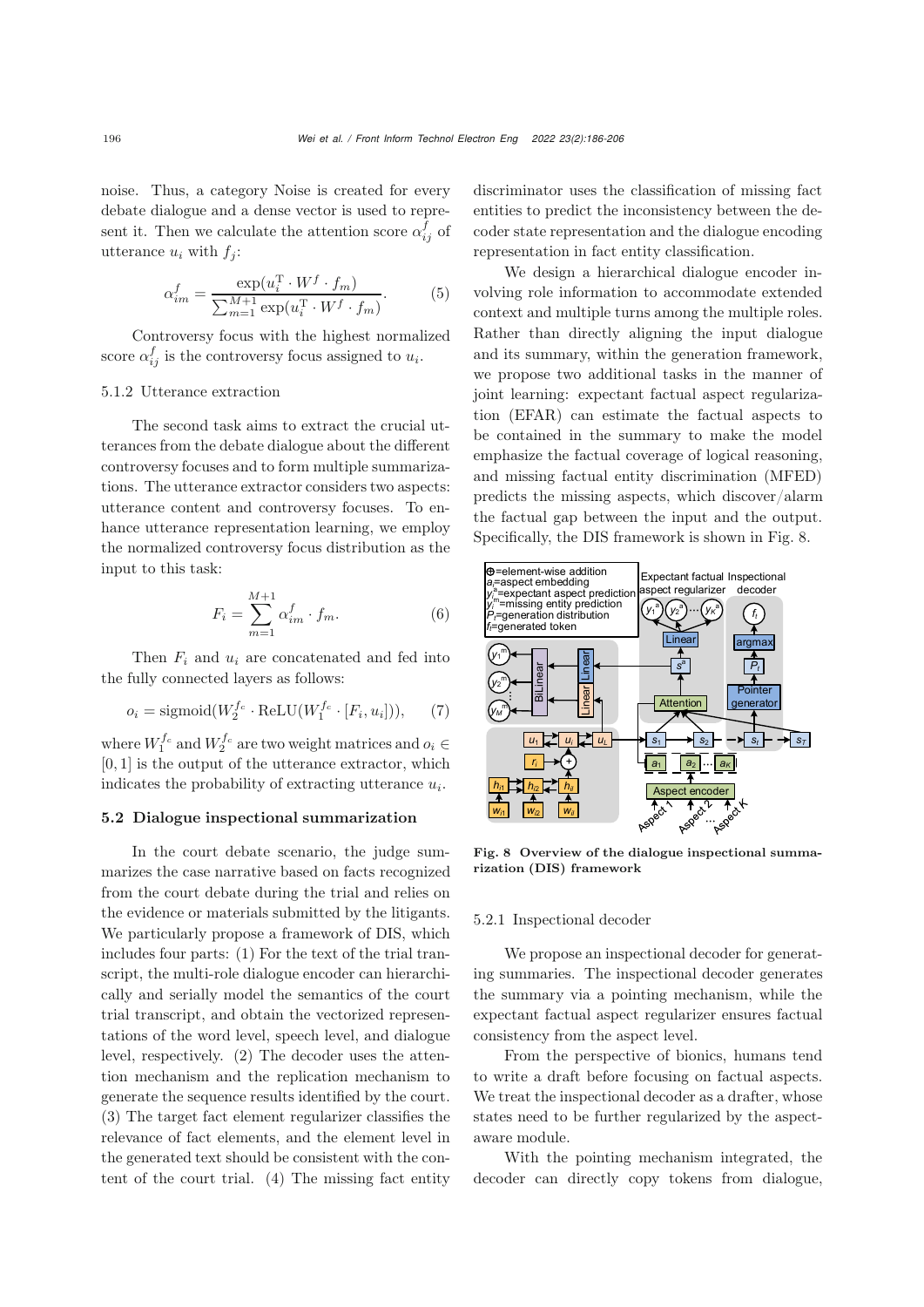making the generated summary more accurate and relevant in factual details.

## 5.2.2 Expectant factual aspect regularizer

When writing formal documents like the legal verdict, people always carefully review their drafts to ensure that there are no inconsistencies in the expected aspects. Inspired by this process, we propose an expectant factual aspect regularizer to verify the aspect level's consistency.

For each aspect e*i*, we use the aspect encoder to obtain its semantic embedding a*i*. The encoder  $Enc<sup>A</sup>$  is single-layer bidirectional LSTM to represent the aspect description text:

$$
a_i = \text{Enc}^{\mathcal{A}}(e_i). \tag{8}
$$

We then produce a weighted sum of the decoder hidden states, known as the aspect-aware decoder state  $s^a$ :

$$
\begin{cases}\ns^{\mathbf{a}} = \frac{1}{K} \sum_{i=1}^{K} \sum_{t=1}^{T} \alpha_{it}^{\text{asp}} s_t, \\
\alpha_{it}^{\text{asp}} = \text{softmax}(\text{score}(a_i, s_t)),\n\end{cases} \tag{9}
$$

where  $K$  is the number of factual aspects and the score function uses additive attention:

score
$$
(a_i, s_t)
$$
 =  $v^{\text{T}} \tanh(\text{linear}(a_i, s_t))$ . (10)

Finally, we feed  $s^a$  into a three-layer classifier to predict the expectant aspects:

$$
y^{\mathbf{a}} = \sigma(\mathcal{F}^{\mathbf{a}}(s^{\mathbf{a}})),\tag{11}
$$

where  $\mathcal{F}^{\mathbf{a}}$  is the notation of linear layers and  $y^{\mathbf{a}} \in \mathbb{R}^{K}$ indicates the related probability of K aspects.

5.2.3 Missing factual entity discriminator

There are always factual inconsistencies between the dialogue and reference summary. In the Seq2Seq framework, inconsistencies mislead the decoder to generate incorrect factual details. The missing factual entity discriminator tries to detect the inconsistencies, thus mitigating the problem. Motivated by this observation, we design the discriminator to classify whether the factual entity is missing in the conversation. In real applications, human summarizers can refer to the predictions to complete generated text based on additional information. Intuitively, we view inconsistency as the factual divergence between source and target content, using the bilinear layer as the classifier.

# 6 Judgment prediction

Legal judgment prediction (LJP) is one of the most attractive research topics in the field of legal AI (Xiao et al., 2018; Chao et al., 2019; Zhong et al., 2020a, 2020b). LJP aims to predict legal judgment based on a legal text including the description of the case facts. Most previous works treated LJP as a text classification task and generally adopted DNNbased methods to solve it. [Zhong et al.](#page-20-13) [\(2018\)](#page-20-13) and [Yang WM et al.](#page-20-14) [\(2019](#page-20-14)) used multi-task learning to capture the dependencies among subtasks by considering their topological order. [Zhong et al.](#page-20-15) [\(2020b](#page-20-15)) applied a question-answering task to improve the interpretability of LJP through reinforcement learning. [Luo et al.](#page-20-16) [\(2017\)](#page-20-16) formulated legal documents as a knowledge basis and used attention mechanisms to aggregate representations of relevant legal texts to support judgment prediction.

We combine DNNs with a symbolic legal knowledge module, in which legal knowledge is expressed as a set of first-order logic (FOL) rules. The application of FOL to represent domain knowledge has already demonstrated its effectiveness on many other [tasks,](#page-20-17) [including](#page-20-17) [visual](#page-20-17) [relation](#page-20-17) [prediction](#page-20-17) [\(](#page-20-17)Xie et al., [2019](#page-20-17)), natural language inference [\(Li et al.](#page-20-18), [2019](#page-20-18)), and semantic role labeling [\(Li et al., 2020\)](#page-20-19). The advantages of representing legal knowledge as FOL rules can make judgment prediction more interpretable and provide models with inductive bias, which reduces neural network dependency.

The proposed model unifies the gradient-based deep learning module with the non-differentiable symbolic knowledge module via probabilistic logic. Specifically, we build a deep learning module based on a co-attention mechanism, which benefits the information interaction between fact descriptions and claims. Afterward, the deep learning module outputs, predicted probability distribution for judgments, will be fed into the symbolic module.

## 6.1 Legal knowledge represented as logic rules

Before presenting how to integrate legal knowledge into DNNs, we briefly introduce FOL to express legal knowledge. To preserve the advantages of gradient-based end-to-end training schema, we convert the Boolean operations of FOL into probabilistic logic, denoted in the continuous real-valued space.

Specifically, we associate the variable  $X$  in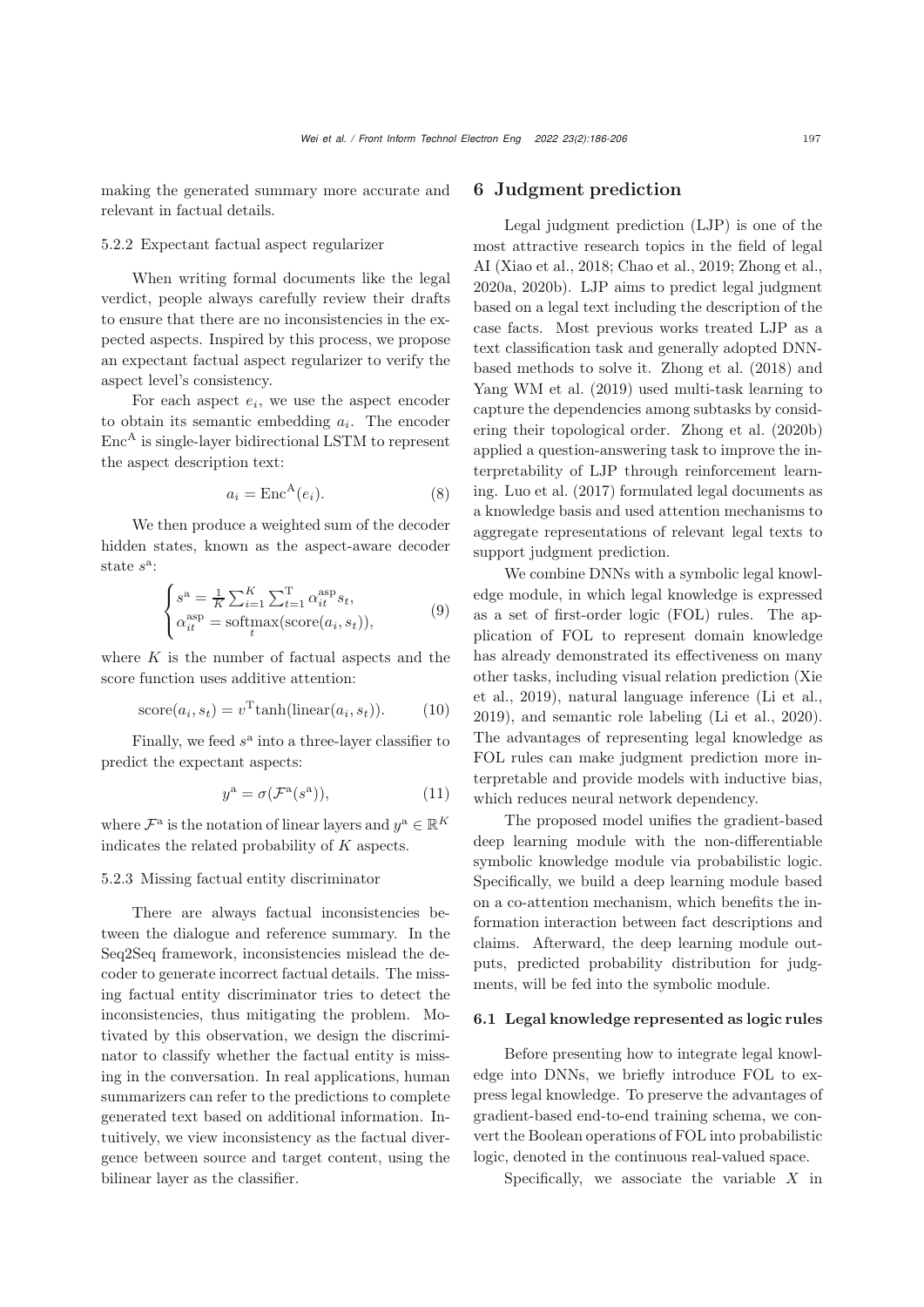preconditions with corresponding neural outputs  $x$ . The[n,](#page-20-20) [Lukasiewicz](#page-20-20) [T-norm](#page-20-20) [and](#page-20-20) [T-conorm](#page-20-20) [\(](#page-20-20)Klement et al., [2000\)](#page-20-20) are used to relax the logic rules to a softened version based on the associated outputs of the deep learning module. A set of functions is denoted to map the discrete outputs of FOL into continuous real values as follows:

1.  $\Gamma(X_i) = x_i$  with  $X_i$  denoting a variable in FOL and  $x_i$  as the associated output of neural networks.

2. 
$$
\Gamma(\bigwedge_i X_i) = \max(0, \sum_i x_i - |X| + 1).
$$
  
\n3. 
$$
\Gamma(\bigvee_i X_i) = \min(1, \sum_i x_i).
$$
  
\n4. 
$$
\Gamma(\neg \bigvee_i X_i) = \max(0, 1 - \sum_i x_i).
$$
  
\n5. 
$$
\Gamma(\neg \bigwedge_i X_i) = \min(0, N - \sum_i x_i).
$$

In designing qualified mapping functions, when the precondition holds, the mapping function should generate a predefined maximum positive score to lift the original score produced by neural networks. The mapping functions should also reveal the semantics of propositional connectives. For example, the conjunctive precondition's mapping score becomes zero if even only one of the conjuncts is false. For a disjunctive precondition, the mapping score becomes zero when all the disjuncts are false. Moreover, the mapping score will increase as the number of disjuncts increases.

In addition to the functions listed above, two mapping functions are used for negated predicates. One of them is for negated predicates in preconditions, e.g.,  $\neg X_i$ . The soften output of  $\neg X_i$  is denoted as  $1 - x_i$ . The other is for negated consequent  $\neg Y$ , designated as  $-y_i$  to reduce neural networks' original outputs.

#### 6.2 Three typical types of legal knowledge

We investigate compiling three specific types of legal knowledge into FOL rules, which are frequently referred to by legal experts in private loan cases.

The first legal logic rule comes from article 28 of the Supreme People's Court's Provisions on Several Issues Concerning the Application of Law in the Trial of Private Loan Cases (http://www.court.gov.cn/fabuxiangqing-15146.html). In short, it is stated that the law shall not support the interest rate agreed by the lender and the borrower exceeding four times the quoted interest rate on the one-year loan market

when the contract was established. We formulate this legal knowledge as the following FOL rule  $K_1$ :

$$
X_{\text{TIR}} \wedge X_{\text{RIO}} \to \neg Y,\tag{12}
$$

where  $X_{\text{TIR}}$  is a variable that indicates if the current claim is for interest.  $X_{\text{RIO}}$  indicates if the claimed interest rate exceeds four times the quoted interest rate on the one-year loan market. This rule reflects the decrease in the illegitimate interest rate.

The second legal logic rule comes from article 29 of the same law. In short, it is stated that if neither the interest rate during the loan period nor the overdue interest rate has been agreed upon, the people's court shall support the unpaid interest from the date of overdue repayment. We formulate this legal knowledge as the following FOL rule  $K_2$ :

$$
X_{\text{TIR}} \wedge \neg X_{\text{RIA}} \wedge \neg X_{\text{DIL}} \rightarrow \neg Y, \tag{13}
$$

where  $X_{\text{RIA}}$  indicates if the borrower and the lender have made an agreement on the interest rate, and  $X<sub>DIL</sub>$  indicates if the date of overdue repayment is legitimate.

In private loan law cases, the plaintiff often proposes multiple claims and the judgments on these claims are not independent. For example, when a plaintiff proposes two claims, one is for the principal and the other is for the interest. If the judge does not support the principal claim, then the interest claim should not be supported either. Such prior knowledge should be injected into the deep learning module as well. Another example showing the dependency among multiple claims is that the losing party shall bear the litigation costs. The third FOL rule,  $K_3$ , is formulated as

$$
\bigwedge_{j\in s,j\neq i} Y_j \wedge X_{\text{TIC}} \to Y_i,\tag{14}
$$

where  $X_{\text{TIC}}$  indicates if the current claim is for litigation fees or not. This rule will affect those claims for litigation costs.

#### 6.3 Injecting legal knowledge into DNNs

We first build a co-attention network as our base model, which can enrich the representations by exchanging information between fact descriptions and claims. Formally, we provide an abstract denotation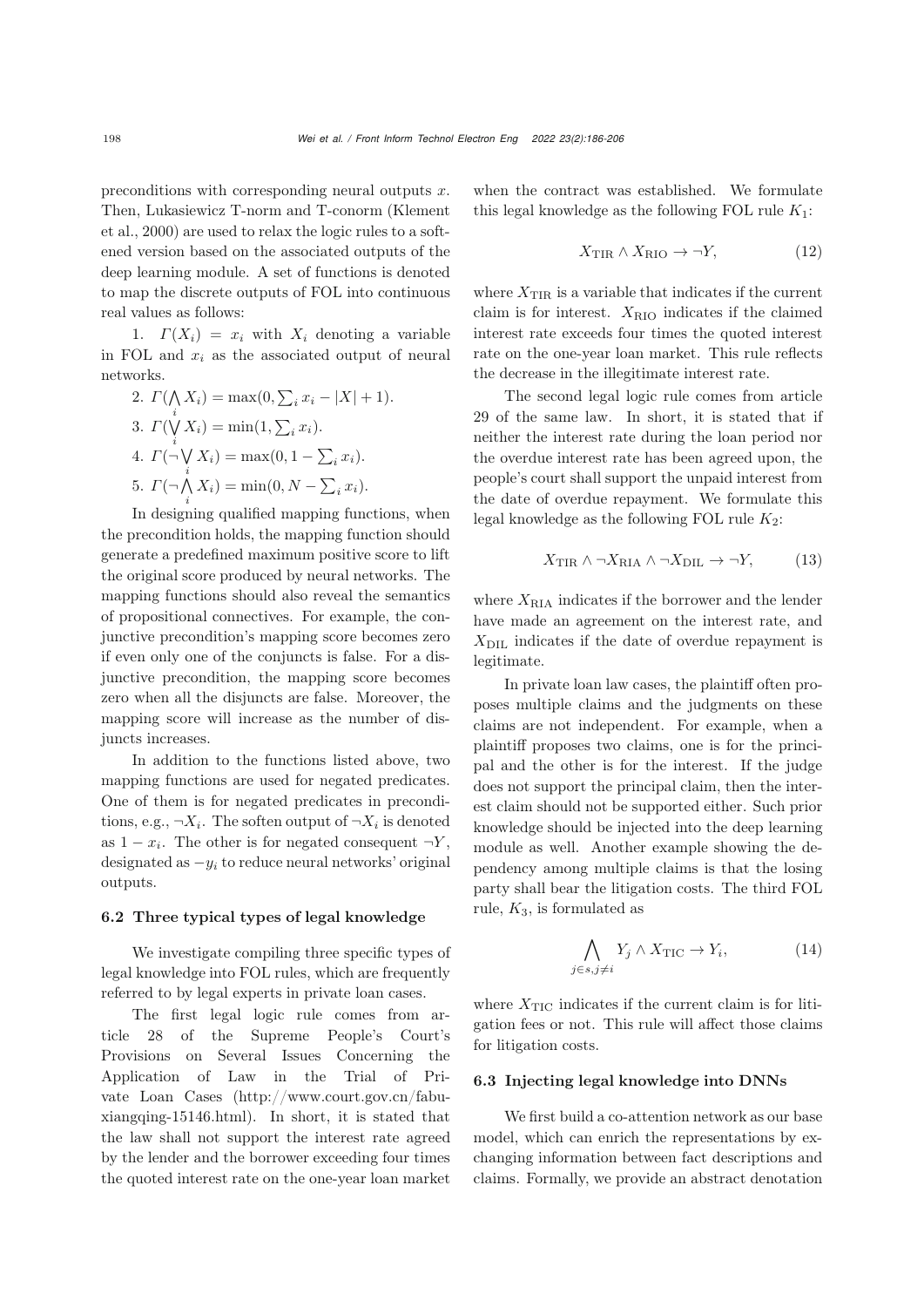of the co-attention network as follows:

<span id="page-13-1"></span>
$$
\begin{cases}\nH_c = \text{encoder}(C), \\
H_f = \text{encoder}(F), \\
\frac{\leftarrow}{p}, \frac{\leftarrow}{q} = \sigma(\text{layers}(H_c, H_f)), \\
H_{fc} = \sigma(\text{layers}(\frac{\leftarrow}{p}, \frac{\leftarrow}{q}, H_c, H_f)), \\
y = \text{softmax}(WH_{fc}).\n\end{cases} \tag{15}
$$

Here, the encoder and layers are deep neural networks.  $\sigma$  and W are the activation function and model parameters, respectively. Note that the softmax outputs of co-attention networks will be input into the logic module and adjusted accordingly.

As shown in Fig. [9,](#page-13-0) the proposed model consists of a deep learning module based on co-attention networks and a symbolic legal knowledge module. We first input fact descriptions and multiple claims in the co-attention network to obtain contextual representations for both fact descriptions and claims. The predicted probability distribution of the deep learning module is then re-weighted by first-order logic rules in the symbolic module. The logic rules represent professional legal knowledge, which is essential for making correct judgments.



<span id="page-13-0"></span>Fig. 9 The overall architecture of the proposed model

The co-attention model can fuse the claim representations and fact descriptions to create implicit reasoning. However, the related legal knowledge used by legal experts (e.g., lawyers or judges) can hardly be learned by the co-attention network. For example, the rule that a private loan interest rate that exceeds 2% per month is not protected by law may not always be followed by the neural networks. Thus, it is crucial to explicitly inject such declarative legal knowledge into neural networks, so they can make interpretable judgment predictions.

Before introducing substantial legal knowledge related to our private loan scenario, we first show how to inject symbolic FOL rules into the deep learning module using the above mapping functions  $\Gamma(\cdot)$ . In short, the core idea of this legal knowledge injection is to re-weight the output  $y$  of co-attention networks as introduced in the previous subsection so that when the facts in the text satisfy conditions in the legal knowledge, the associated value of  $y$  increases. Otherwise, the value of y decreases.

Specifically, given the softmax outputs  $y$  of Eq. [\(15\)](#page-13-1) and an FOL rule  $X \to Y$ , the FOL rule and DNNs are combined by regulating the outputs of the deep learning module as follows:

<span id="page-13-2"></span>
$$
y' = \text{softmax}(y + \rho \Gamma(X)), \tag{16}
$$

where  $\rho$  is a hyper-parameter which denotes the importance of each rule.

Through Eq. [\(16\)](#page-13-2), we can directly regulate the deep learning module's outputs.

Given a set of samples,  $D = \{F_i|_{i=1}^N, C_i^j|_{j=1}^K\},\$ the model is trained by maximizing the following objective function:

$$
J = \sum_{i=1}^{N} \sum_{j=1}^{K} \ln(y'_{ij}).
$$
 (17)

## 7 Judgment document generation

Judgment document generation is based mainly on the judge's view, which is often regarded as a "court view" in the judgment document [\(Ye et al.](#page-20-21), [2018](#page-20-21)), and its content includes mostly the determination of the case facts and the matching of laws and regulations. Therefore, the core task of judgment document generation is the generation of the court's view. Details about the proposed algorithms and experimental results on court's view generation can be found from our previous conference paper published in EMNLP 2020 [\(Wu et al.](#page-20-4), [2020](#page-20-4)).

Due to the popularity of machine learning, especially NLP techniques, many legal assistant systems have been proposed to improve the effectiveness and efficiency of the legal system from different aspects. The court's view can be regarded as the interpretation of the sentence in a case. As an important portion of the verdict, the court's opinion is difficult to generate due to the logical reasoning required in the content. Therefore, the generation of the court's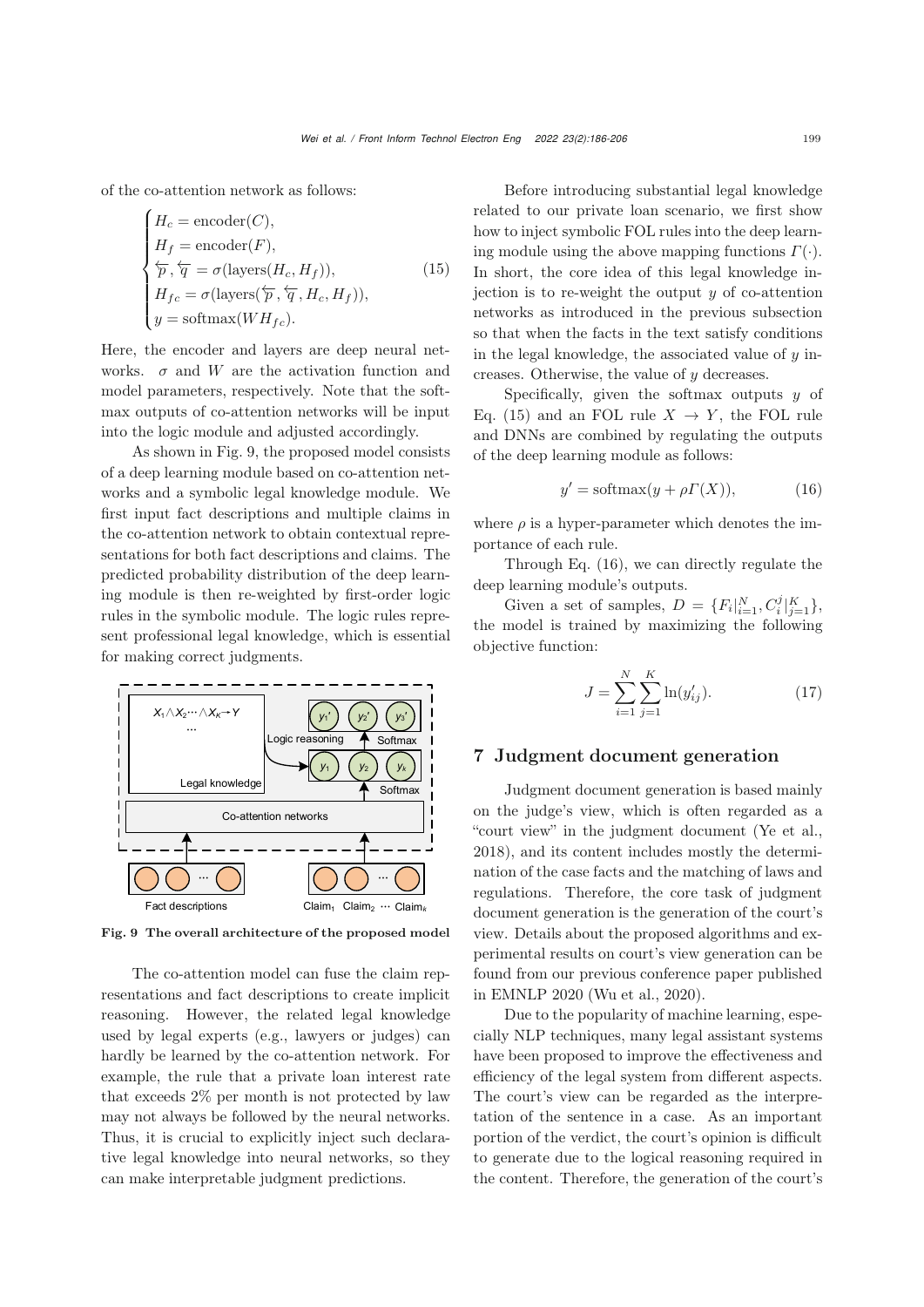view is regarded as one of the most critical functions in a legal assistant system. The court's view consists of two main parts, the judgment and the rationales, where the judgment responds to the plaintiff's claims in civil cases or charges in criminal cases, and the rationales are summarized from the fact description to derive and explain the judgment.

In this work, we focus on the problem of automatically generating the court's view in civil cases by injecting the plaintiff's claim and fact description (Fig. [10\)](#page-14-0). In such a context, generating the court's view can be formulated as a text-to-text NLG problem, where the input is the plaintiff's claim and the fact description. The output is the corresponding court view, which contains the judgment and the rationales. Because the claims are various, for simplification, the judgment of a civil case is defined as supported if all its requests are accepted and nonsupported otherwise.

| Plaintiff's claim | The plaintiff A claimed that the defendant B should return the loan of \$29 500 Principle claim<br>and the corresponding interest Interest claim                                                                                                                                                                                                                                             |
|-------------------|----------------------------------------------------------------------------------------------------------------------------------------------------------------------------------------------------------------------------------------------------------------------------------------------------------------------------------------------------------------------------------------------|
| Fact description  | After the hearing, the court held the facts as<br>follows: defendant B borrowed \$29 500 from<br>plaintiff A, and agreed to return after one<br>month. After the loan expired, the defendant<br>failed to return Fact                                                                                                                                                                        |
| Court's view      | The court concluded that the loan relationship<br>between plaintiff A and defendant B is valid.<br>The defendant failed to return the money on<br>time Rationale. Therefore, the plaintiff's claim on<br>principle was supported Acceptance according to<br>law. The court did not support the plaintiff's<br>claim on interest Rejection because the evidence<br>was insufficient Rationale |

<span id="page-14-0"></span>Fig. 10 An example of the court's view from a legal document [\(Wu et al.](#page-20-4), [2020](#page-20-4))

Although classical NLG models have been applied to many text-generation tasks, when generating the court's view, such techniques cannot be applied for the following reasons: (1) The "no claim, no trial" principle exists in civil legal systems; the judgment is the response to the claims declared by the plaintiff, and its rationales summarize the corresponding facts. (2) The distribution of judgment results in civil cases is very imbalanced. Such an imbalance of judgment would blind the model's training by focusing on the supported cases while ignoring the non-supported cases, leading to incorrect judgment generation of the court's view.

To address these challenges, we propose the AC-NLG method by jointly optimizing a claim-aware encoder, a pair of counterfactual decoders to generate judgment-discriminative court views (both supportive and non-supportive), and a synergistic judgment predictive model. Comprehensive experiments show the effectiveness of our method under both quantitative and qualitative evaluation metrics.

#### 7.1 Backdoor adjustment

Causal inference [\(Pearl](#page-20-22), [2009;](#page-20-22) [Kuang et al.](#page-20-23), [2020](#page-20-23)) is a powerful statistical modeling tool for explanatory analysis that removes the confounding bias in data. That bias might create a spurious correlation or confounding effect among variables. Recently, many methods have been proposed to remove the confounding bias in the literature of causal inference, including do-operation based on a structure causal model [\(Pearl](#page-20-22), [2009](#page-20-22)) and counterfactual outcome prediction based on a potential outcome framework [\(Imbens and Rubin](#page-19-7), [2015](#page-19-7)). With do-operation, a backdoor adjustment [\(Pearl et al.](#page-20-24), [2016\)](#page-20-24) has been proposed for data debiasing. In this study, we sketch the causal structure model of our problem, as shown in Fig. [11,](#page-14-1) and adopt the backdoor for confounding bias reduction.



<span id="page-14-1"></span>Fig. 11 Confounding bias from the data generation mechanism [\(Wu et al.](#page-20-4), [2020](#page-20-4))

In this subsection we introduce the effect of mechanism confounding bias on the generation of the court's view and propose a backdoor-inspired method to eliminate that bias. Then, we describe our AC-NLG model in detail. Fig. [12](#page-15-0) shows the overall framework.

As shown in Fig. [11,](#page-14-1) u refers to the unobserved mechanism (i.e., plaintiffs sue when they have a high probability of being supported) that causes the judgment in dataset  $D(J)$  to be imbalanced.  $D(J) \rightarrow I$ denotes that the imbalanced data  $D(J)$  has a causal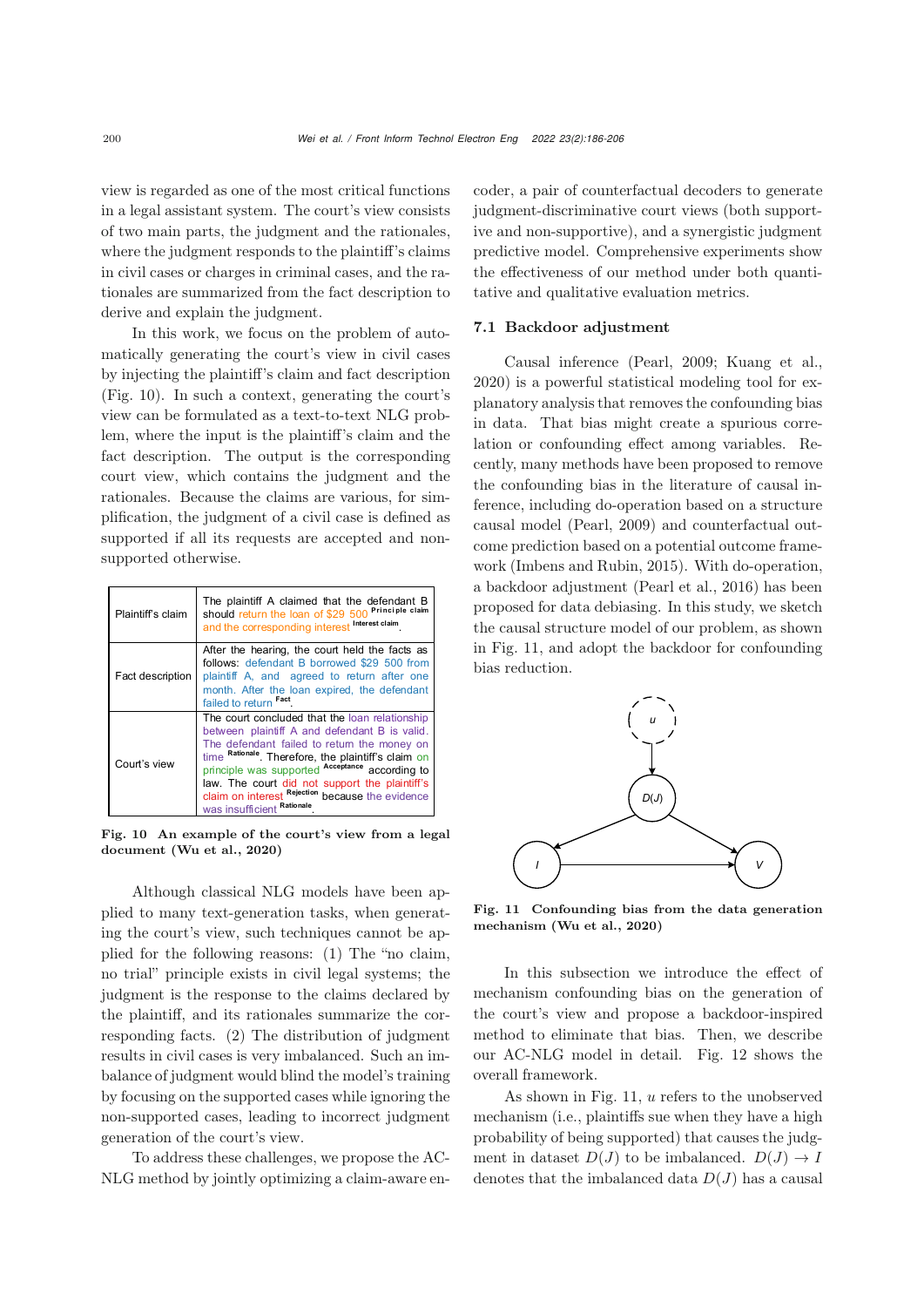effect on the representation of input  $I$  (i.e., plaintiff's claim and fact description), and  $D(J) \to V$  denotes that  $D(J)$  has a causal effect on the representation of court's view V. Such imbalance in  $D(J)$  leads to the confounding bias that the representations of I and V tend to be supportive and blind the conventional training on  $P(V|I)$ . The confounding bias from the data generation mechanism would blind the conventional training on  $P(V|I)$ , and current sequence-tosequence models struggle to solve this problem. For a particular case, given the input  $I = (c, f)$ , and using the Bayes rule, we would train the model to generate the court's view  $V$  as follows:

$$
P(V|I) = \sum_{j} P(V|I,j)P(j|I). \tag{18}
$$

The backdoor adjustment creates a dooperation on  $I$ , which promotes the posterior probability from passive observation to active intervention. The backdoor adjustment addresses the confounding bias by computing the interventional posterior  $P(V | do(I))$  and controlling the confounder as

<span id="page-15-1"></span>
$$
P(V|\text{do}(I)) = \sum_{j} P(V|I,j)P(j). \tag{19}
$$

Because the backdoor adjustment helps cut the dependence between  $D(J)$  and I, we can eliminate the confounding bias from the data generation mechanism and learn an interventional model for debiased court's view generation.

As shown in Fig. [12,](#page-15-0) to optimize Eq. [\(19\)](#page-15-1), we use a pair of counterfactual decoders to learn the likelihood  $P(V|I,j)$  for each j. At inference, we propose to use a predictor to approximate  $P(j)$ . Note that our implementation on backdoor-adjustment

can be easily applied for multi-valued confounding with multiple counterfactual decoders.

## 7.2 Model architecture

Our model is conducted in a multi-task learning manner that consists of a shared encoder, a predictor, and a pair of counterfactual decoders. Note that the predictor and the decoders take the output of the encoder as input.

1. Claim-aware encoder

Intuitively, the plaintiff's claim  $c$  and the fact description f are sequences of words. The encoder first transforms the words into embeddings. Then the embedding sequences are fed to BiLSTM, producing two sequences of hidden states  $h^c$  and  $h^f$ corresponding to the plaintiff's claim and the fact description, respectively.

After that, we use a claim-aware attention mechanism to fuse  $h^c$  and  $h^f$ . For each hidden state  $h^f_i$  in  $h^f$ ,  $e^i_k$  is its attention weight on  $h^c_k$ , and the attention distribution  $q^i$  is calculated as follows:

$$
e_k^i = v^{\mathrm{T}} \tanh(W_c h_k^c + W_f h_i^f + b_{\mathrm{attn}}),\tag{20}
$$

<span id="page-15-2"></span>
$$
q^i = \text{softmax}(e^i),\tag{21}
$$

where  $v, W_c, W_f, b_{\text{attn}}$  are learnable parameters. The attention distribution can be regarded as the importance of each word in the plaintiff's claim. Next, the new representation of the fact description is produced as follows:

$$
h_i^{f*} = h_i^f + \sum_k q_k^i h_k^c.
$$
 (22)

After feeding to another BiLSTM layer, we obtain the claim-aware representation of fact  $h$ .

<span id="page-15-0"></span>



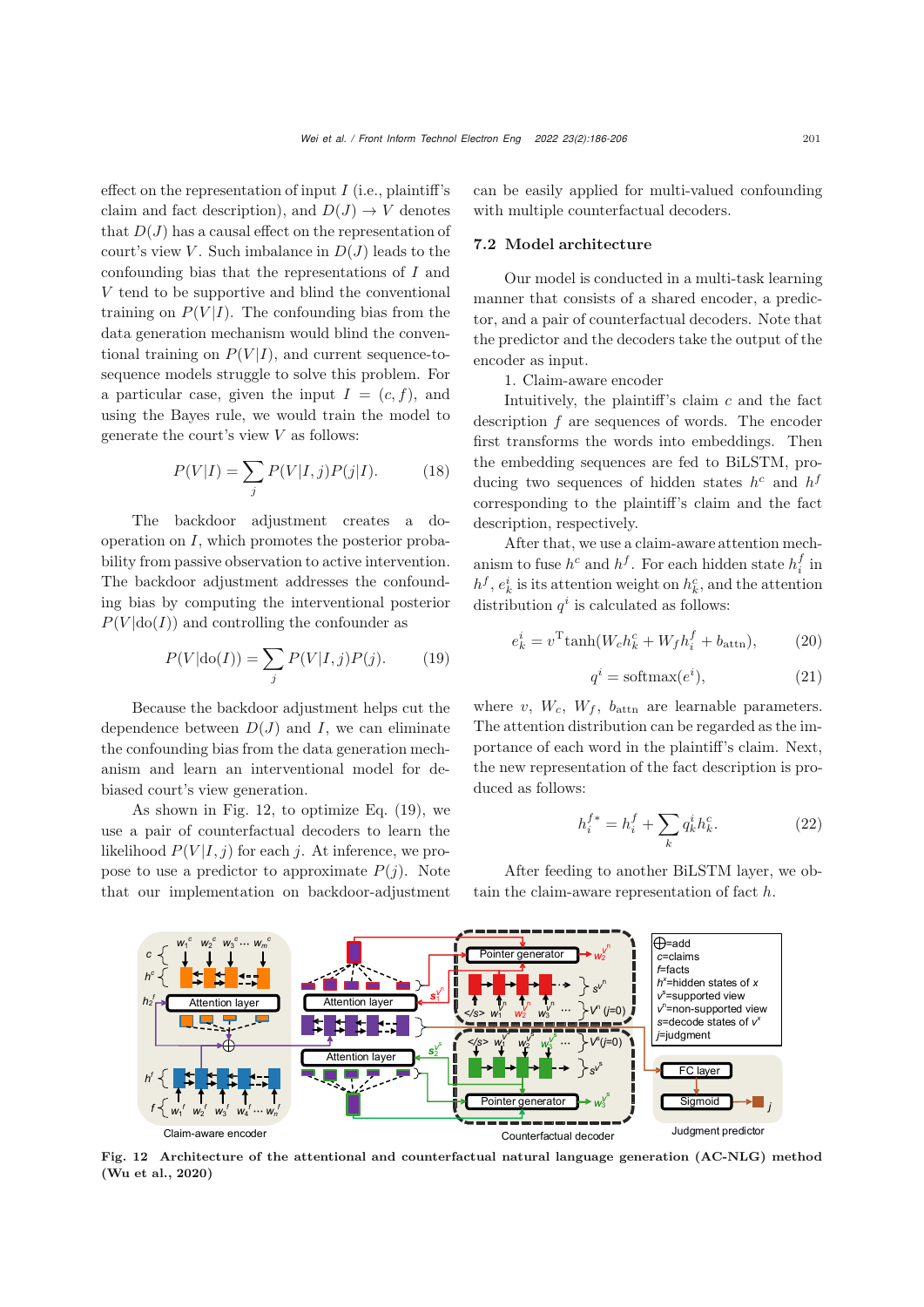#### 2. Judgment predictor

Given the claim-aware representation of fact  $h$ , the judgment predictor produces the probability of support  $P_{\text{sup}}$  through a fully connected layer and a sigmoid operation. The prediction result  $j$  is obtained as follows:

$$
j = \begin{cases} 1, & P_{\text{sup}} > 0.5, \\ 0, & P_{\text{sup}} \le 0.5, \end{cases}
$$
 (23)

where 1 means support and 0 means non-support.

3. Counterfactual decoder

To eliminate the effect of data bias, here we use a pair of counterfactual decoders, which contains two decoders, one for supported cases and the other for non-supported cases. The two decoders have the same structure but aim to generate the court's view with different judgments. We name them counterfactual decoders because every time only one of the two generated court views is correct. Still, we apply the attention mechanism. At each step  $t$ , given the encoder's output h and the decode state s*t*, the attention distribution  $a^t$  is calculated in the same way as  $q^i$  in Eq.  $(21)$ , but with different parameters. The context vector  $h_t^*$  is then a weighted sum of h:

$$
h_t^* = \sum_i a_i^t h_i. \tag{24}
$$

The context vector  $h_t^*$ , which can be regarded as a representation of the input for this step, is concatenated with the decode state s*<sup>t</sup>* and fed to linear layers to produce the vocabulary distribution  $p_{\text{vocab}}$ :

$$
p_{\text{vocab}} = \text{softmax}(V'(V[s_t, h_t^*] + b) + b'), \quad (25)
$$

where  $V, V', b, b'$  are all learnable parameters. Then we add a generation probability to solve the out of vocabulary (OOV) problem. Given the context  $h_t^*$ , the decode state s*t*, and the decoder's input (the word embedding of the previous word)  $x_t$ , the generation probability  $P_{\text{gen}}$  can be calculated:

$$
P_{\text{gen}} = \sigma(w_{h^*}^{\text{T}} h_t^* + w_s^{\text{T}} s_t + w_x^{\text{T}} x_t + b_{\text{ptr}}), \quad (26)
$$

where  $w_{h^*}$ ,  $w_s$ ,  $w_x$ , and  $b_{\text{ptr}}$  are learnable, and  $\sigma$ is the sigmoid function. The final probability for a word  $w$  in time step is obtained:

$$
P(w) = P_{\text{gen}} \cdot p_{\text{vocab}}(w) + (1 - P_{\text{gen}}) \sum_{i:w_i=w} a_i^t. (27)
$$

We introduce how to alienate the two decoders in the training part.

## 4. Training

For the predictor, we use cross-entropy as the loss function:

$$
\mathcal{L}_{\text{pred}} = -\hat{j}\ln(P_{\text{sup}}) - (1 - \hat{j})\ln(1 - P_{\text{sup}}), \quad (28)
$$

where  $\hat{j}$  is the real judgment.

For the decoders, the previous word in training is the word in the real court's view, and the loss for time step  $t$  is the negative log-likelihood of the target word  $w_t^*$ :

$$
\mathcal{L}_t = -\ln P(w_t^*),\tag{29}
$$

and the overall generation loss is

$$
\mathcal{L}_{\text{gen}} = \frac{1}{T} \sum_{t=0}^{T} \mathcal{L}_t,\tag{30}
$$

where  $T$  is the length of the real court's view.

Because we aim to make the two decoders generate two different court views, we use a mask operation when calculating the loss of each decoder. The exact loss for the support decoder is

$$
\mathcal{L}_{\text{sup}} = \begin{cases} \mathcal{L}_{\text{gen}}, & \hat{j} = 1, \\ 0, & \hat{j} = 0. \end{cases}
$$
 (31)

The loss for the non-support decoder  $\mathcal{L}_{\text{nsup}}$  is obtained in the opposite way. Thus, the total loss is

$$
\mathcal{L}_{\text{total}} = \mathcal{L}_{\text{sup}} + \mathcal{L}_{\text{nsup}} + \lambda \mathcal{L}_{\text{pred}},\tag{32}
$$

where we set  $\lambda$  to 0.1 in our model.

## 8 Application and results

To investigate the effectiveness of FITS, we conducted experiments on a real private loan dataset. We developed an AI-judge assistant, named Xiaozhi, based on FITS. We also applied FITS in real courts and achieved satisfactory results.

## 8.1 Experiment

Due to the page limitation, here we show only the comparison results of judgment prediction, which is the most important task of a smart trial. We compare our method with other deep learning baselines on the collected private loan dataset and discuss the role that legal knowledge plays in its performance.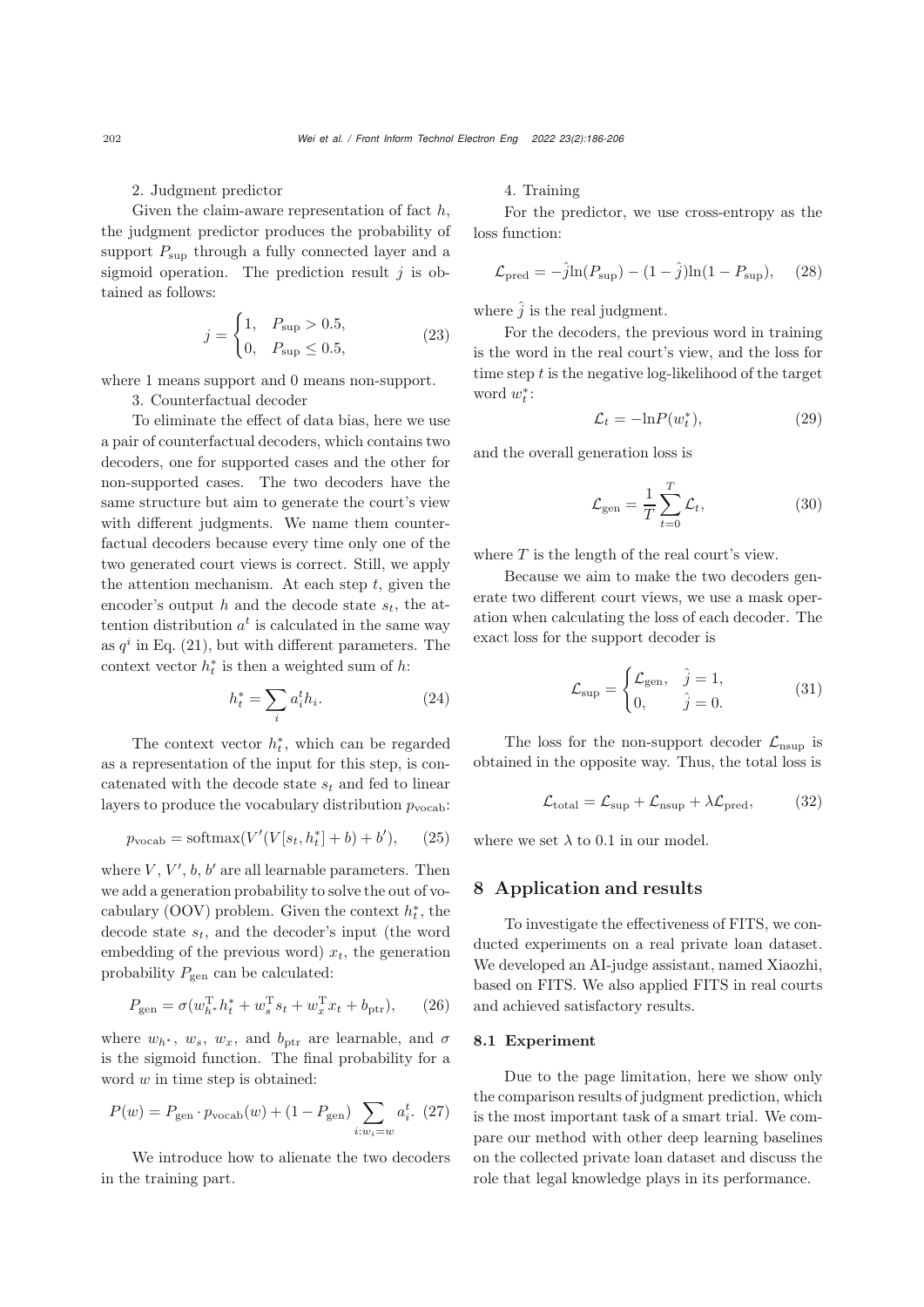#### 8.1.1 Experimental setting

We collected a total of 61 611 private loan law cases. Each instance in the dataset consists of a factual description and the plaintiff's multiple claims. We will release all the experiment data to motivate other scholars to investigate this problem further. Macro F1 and Micro F1 (Mac.F1 and Mic.F1 for short) were adopted as the primary metrics for algorithm evaluation. We denoted the co-attentionbased method as CoATT+LK, which means we injected legal knowledge into neural networks.

## 8.1.2 Overall performance

We evaluated our model and the baselines on the private loan dataset. In addition to Mac.F1 and Mic.F1, we used macro-precision (Mac.P) and macro-recall (Mac.R) to evaluate the methods. The performance on the test set is summarized in Table [1.](#page-17-0) We can draw the following conclusions from the results: First, the performance of the deep learning based methods, e.g., TextCNN, BiLSTM+ATT, and HARNN, significantly exceeded the traditional machine learning method TF-IDF+SVM, which shows the success of applying neural networks for LJP. Second, LSTM-based methods gave better results than the CNN-based approach, demonstrating the advantages of extracting contextual features using LSTM. Third, BERT outperformed all the deep learning based methods, which shows the pre-trained language model's strong representation abilities, even for the legal domain.

Finally, the co-attention model gave a 4.8% absolute increase in performance (the average of Mac.F1 and Mic.F1) compared with BERT, which leads to two conclusions. First, directly applying pre-trained models to specific domains still has room

for improvement. Second, it verifies our assumption that the bi-directional attention flows of information between facts and claims help locate crucial facts. Most importantly, injecting legal knowledge into co-attention networks gave another 1% absolute increase compared with the co-attention model and achieved the best results among all methods.

## 8.2 Application

The full-process smart trial system has played an important role in the construction of the smart court in Zhejiang Province. We developed a substantive AI-judge assistant robot, called Xiaozhi based on FITS, which has already assisted seven Zhejiang Provincal courts in financial lending cases and private lending cases. Xiaozhi moved the full procedural trial mode from the experimental stage to application practice. As a judge's assistant, Xiaozhi demonstrates the advantages of AI in the judicial field. FITS can understand legal documents, extract case information, justify evidence, and record the parties' speeches. It assists the judge in automatically questioning, promoting the trial process independently, summarizing the focus of disputes, predicting the outcome of the judgment, and generating judgment documents. If the judge's judgment deviates from a similar case, the system will also remind the judge of risks.

Compared with the traditional court, FITS has allowed realization of a new "human–machine integration" mode of intelligent trial in real applications. The litigation procedures in China consist of four phases: (1) In the trial preparation phase, Xiaozhi can push the pre-trial report to the judge and analyze the report's elements. (2) In the investigation stage, Xiaozhi synchronously conducts semantic recognition and text conversion, automatically helps

<span id="page-17-0"></span>Table 1 Final results of all methods on the civil loan test dataset [\(Wu et al., 2020\)](#page-20-4)

| Method         | Reject           |       | Partially support |       |       | Support        |       |       | Average     |       |       |        |          |
|----------------|------------------|-------|-------------------|-------|-------|----------------|-------|-------|-------------|-------|-------|--------|----------|
|                | $\boldsymbol{P}$ | R     | F1                |       | R.    | F <sub>1</sub> | D     | R.    | $_{\rm F1}$ | MacP  | Mac R | Mac.F1 | $Mic$ F1 |
| $TF-IDF + SVM$ | 0.751            | 0.494 | 0.596             | 0.581 | 0.454 | 0.510          | 0.848 | 0.922 | 0.884       | 0.805 | 0.663 | 0.624  | 0.727    |
| TextCNN        | 0.756            | 0.434 | 0.551             | 0.665 | 0.417 | 0.513          | 0.830 | 0.945 | 0.884       | 0.750 | 0.599 | 0.649  | 0.807    |
| BiLSTM+ATT     | 0.722            | 0.528 | 0.609             | 0.645 | 0.512 | 0.571          | 0.858 | 0.926 | 0.890       | 0.741 | 0.655 | 0.690  | 0.818    |
| <b>HARNN</b>   | 0.758            | 0.521 | 0.617             | 0.633 | 0.505 | 0.562          | 0.855 | 0.923 | 0.889       | 0.749 | 0.650 | 0.689  | 0.816    |
| <b>BERT</b>    | 0.723            | 0.608 | 0.667             | 0.645 | 0.579 | 0.610          | 0.876 | 0.913 | 0.894       | 0.748 | 0.700 | 0.722  | 0.827    |
| CoATT          | 0.705            | 0.728 | 0.716             | 0.727 | 0.690 | 0.708          | 0.914 | 0.923 | 0.918       | 0.782 | 0.780 | 0.781  | 0.864    |
| $CoATT+LK$     | 0.750            | 0.695 | 0.721             | 0.718 | 0.753 | 0.735          | 0.926 | 0.921 | 0.923       | 0.798 | 0.789 | 0.793  | 0.872    |

The best results are in bold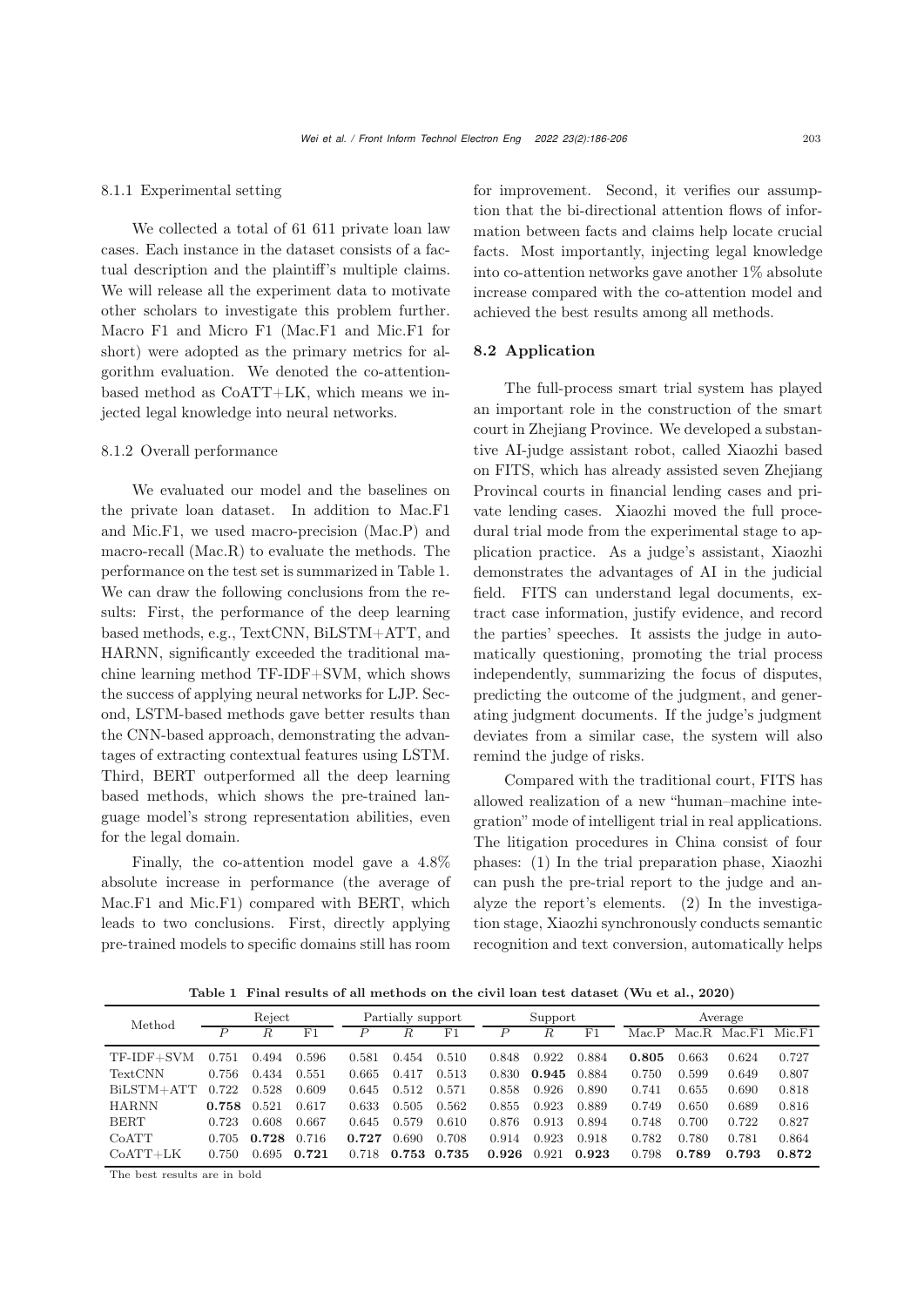the judge with questioning, and justifies the validity of evidence. (3) In the debate stage, Xiaozhi can convert the dialogue between the parties into text in real time, and summarize the dispute's focus from the dialogue and extract its elements. (4) In the judgment stage, Xiaozhi helps predict the outcome of the case and generate judgment documents in real time, which enables the judge to pronounce judgment in court after review and confirmation.

FITS breaks through the geographical limitations and avoids the inefficiency of traditional courts. It has launched "networking," "digitization," and "intelligence" in the smart court. The application of FITS has achieved satisfactory results: (1) In the automatic questioning task, the accuracy rate of procedural questioning can reach 96%. The hit rate for factual questioning can reach 70%. (2) In the high-frequency private lending and financial borrowing cases, the summaries of court trial records can reach 90%, and the accuracy rate of generating dispute focuses can reach 70%. The factor prediction accuracy rate can reach 80%. (3) The accuracy of financial loan evidence determination is 92%, and the accuracy of private lending is 95%. The accuracy of evidence classification can reach 90%. (4) FITS predicts the trial's outcome by combining the legal knowledge graph and big data analysis, with an accuracy rate of 96%. (5) With the help of our system, the rate of sentence pronouncement in court can be improved from 40% (traditional judge system) to 90%, and the proposed system can also shorten the trial time from 2–3 h (traditional judge system) to 20–30 min. Moreover, the average number of trial days for initial financial loan cases has been shortened from 98 in 2017 to 66 in 2020, and no case has been revised or remanded for retrial.

# 9 Related works

This paper attempts to cover the primary process of adjudication; the essential steps/stages for a trial pipeline include making judgments and writing judgment documents. The technologies of text classification and legal prediction are often used to assist in these tasks. In the history of AI and law, there have been many research works. Basically, the legal text classifier is the fundamental technology of our work. [Dahbur and Muscarello](#page-19-8) [\(2003\)](#page-19-8) gave a classification system for serial criminal patterns.

[Ashley and Brüninghaus](#page-19-9) [\(2009\)](#page-19-9) proposed a model of SMILE+IBP to automatically classify textual facts in terms of a set of classification concepts that capture stereotypical fact patterns. Passage-based text summarization was used to investigate how to categorize text excerpts from Italian normative texts [\(Kanapala et al., 2019\)](#page-20-25). [Liu CL and Chen](#page-20-26) [\(2019](#page-20-26)) applied machine learning methods, including gradient boosting, multilayer perceptrons, and deep learning methods with LSTM units, to extract the gist of Chinese judgments of the supreme court.

Concerning the works of legal prediction, remarkable results have been achieved [\(Arditi et al.](#page-19-10), [1998](#page-19-10)). In the early stages, machine learning, such as argument based machine learning [\(Možina et al.](#page-20-27), [2005](#page-20-27)), was applied to the legal domain. Machine learning has also been applied to predict decisions of the European Court of Human Rights [\(Aletras et al.](#page-19-11), [2016](#page-19-11); [Medvedeva et al., 2020\)](#page-20-28). A time-evolving random forest classifier was designed to predict the behavior of the Supreme Court of the United States [\(Katz et al.](#page-20-29), [2017\)](#page-20-29). Recently, [Chao et al.](#page-19-12) [\(2019\)](#page-19-12) improved the interpretability of charge prediction systems and improved automatic legal document generation from the fact description. They further proposed an interpretable model for charge prediction for criminal cases using a dynamic rationale attention mechanism [\(Ye et al.](#page-20-21), [2018](#page-20-21)). [Hu et al.](#page-19-13) [\(2020](#page-19-13)) studied the problem of identifying the principals and accessories from the fact description with multiple defendants in a criminal case.

## 10 Conclusions

This paper presents a full-process intelligent trial system. The technical route adopts mainly a combination of knowledge-based models and datacentric models. The method of knowledge expression and reasoning formalizes mainly the judge's legal knowledge and implements logical reasoning according to the judge's logical rules. Big data driven technology realizes the tasks of classification, summarization, and prediction through big data analysis of massive legal texts. Several deep learning models are proposed for legal information extraction, evidence justification, trial summarization, outcome prediction, and judgment document generation.

Note that the application of FITS has not been extended to criminal cases. The application to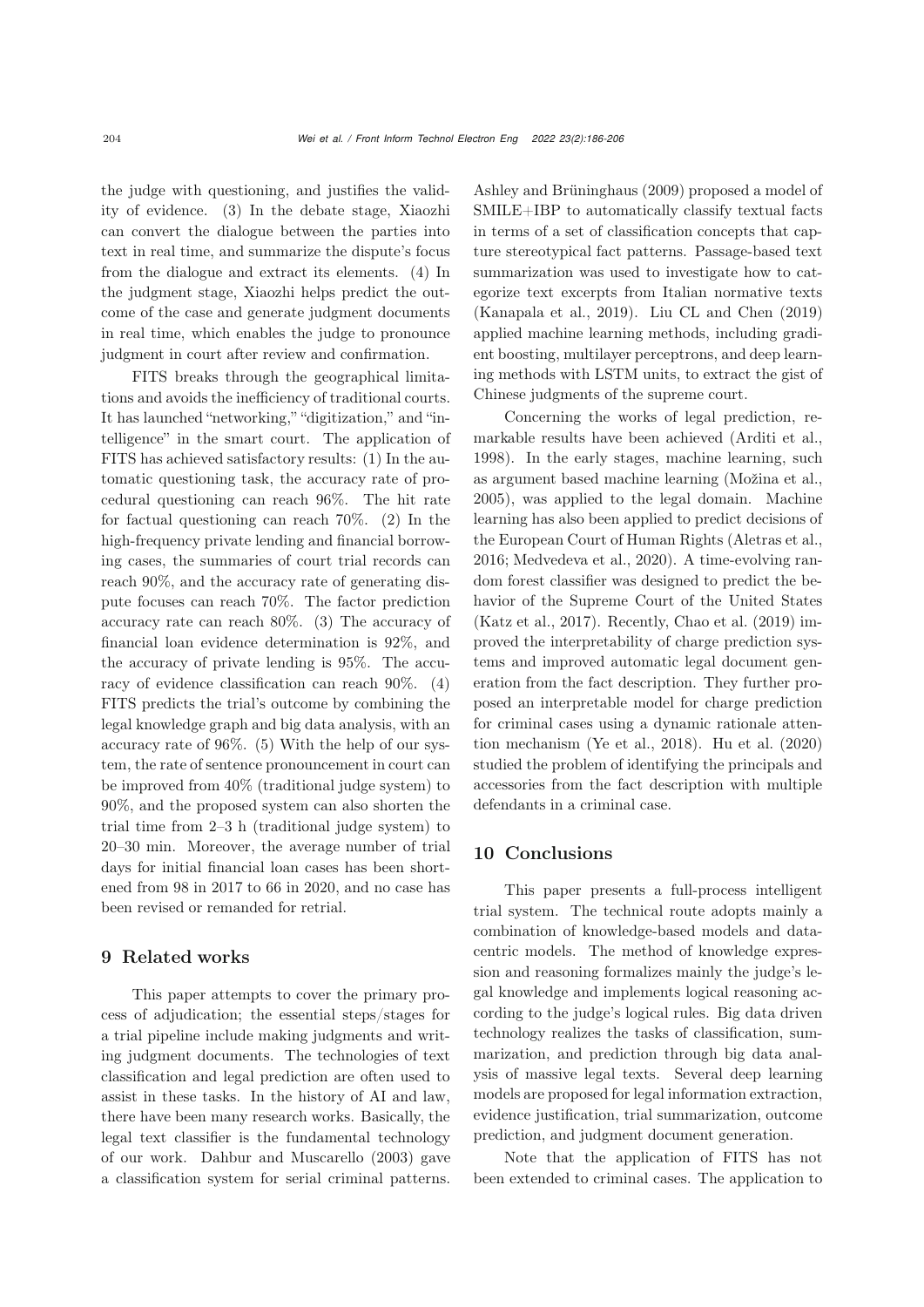criminal cases should be very cautious because the standard of judicial proof in criminal cases is "beyond a reasonable doubt," but the prediction results of the intelligent system cannot be guaranteed to be 100% correct. The predictive model contains machine learning algorithms that are uninterpretable or have "black box" problems, which means that the process from data input to result from output is nontransparent. Therefore, the use of FITS in criminal case trials will be very cautious.

The system explores the in-depth application of big data, modern logic, and AI in the full trial process. The AI trial system also has shortcomings. Even if the existing technologies are good at handling simple cases (such as financial lending and private lending cases), for complex cases, the determination of the facts of the case and the application of laws are inseparable from the experience of the judge, especially for ethics and morality. It is difficult for AI to accurately predict the outcome of complex cases while taking into account these empirical factors. Therefore, we need to formulate the AI trial system in a human–machine interaction mode, and enable judges to provide real-time feedback on algorithm results.

#### Contributors

Bin WEI, Kun KUANG, Changlong SUN, and Jun FENG discussed the organization of this paper from different aspects, including the views of both law and computer science. Bin WEI drafted mainly Sections 1, 3, 4, and 10. Kun KUANG drafted mainly Sections 6 and 7. Changlong SUN drafted mainly Sections 2 and 9 and provided judicial big data and technical models for experiments in Section 8. Jun FENG drafted mainly Section 5 and conducted the experiments in Section 8. Fei WU, Xinli ZHU, and Jianghong ZHOU guided the research. All authors revised and finalized the paper.

## Acknowledgements

We thank all members of the FITS project team, especially the natural language processing team. In particular, we would like to thank Xiaozhong LIU, Lin YUAN, Huasha ZHAO, Yi YANG, Tianyi WANG, Xinyu DUAN, Qiong ZHANG, Xiaojing LIU, and Feiyu GAO.

#### Compliance with ethics guidelines

Bin WEI, Kun KUANG, Changlong SUN, Jun FENG, Yating ZHANG, Xinli ZHU, Jianghong ZHOU, Yinsheng ZHAI, and Fei WU declare that they have no conflict of interest.

## References

- <span id="page-19-11"></span>Aletras N, Tsarapatsanis D, Preoţiuc-Pietro D, et al., 2016. Predicting judicial decisions of the European court of human rights: a natural language processing perspective. *PeerJ Comput Sci*, 2:e93. https://doi.org/10.7717/peerj-cs.93
- <span id="page-19-10"></span>Arditi D, Oksay FE, Tokdemir OB, 1998. Predicting the outcome of construction litigation using neural networks. *Comput-Aided Civ Infrastruct Eng*, 13(2):75-81. https://doi.org/10.1111/0885-9507.00087
- <span id="page-19-9"></span>Ashley KD, Brüninghaus S, 2009. Automatically classifying case texts and predicting outcomes. *Artif Intell Law*, 17(2):125-165. https://doi.org/10.1007/s10506-009-9077-9
- <span id="page-19-12"></span>Chao WH, Jiang X, Luo ZC, et al., 2019. Interpretable charge prediction for criminal cases with dynamic rationale attention. *J Artif Intell Res*, 66:743-764. https://doi.org/10.1613/jair.1.11377
- <span id="page-19-8"></span>Dahbur K, Muscarello T, 2003. Classification system for serial criminal patterns. *Artif Intell Law*, 11(4):251- 269.
- https://doi.org/10.1023/B:ARTI.0000045994.96685.21
- <span id="page-19-0"></span>Duan XY, Zhang YT, Yuan L, et al., 2019. Legal summarization for multi-role debate dialogue via controversy focus mining and multi-task learning. Proc 28th ACM Int Conf on Information and Knowledge Management, p.1361-1370. https://doi.org/10.1145/3357384.3357940
- <span id="page-19-2"></span>Elnaggar A, Otto R, Matthes F, 2018. Deep learning for named-entity linking with transfer learning for legal documents. Proc Artificial Intelligence and Cloud Computing Conf, p.23-28. https://doi.org/10.1145/3299819.3299846
- <span id="page-19-5"></span>Gerani S, Mehdad Y, Carenini G, et al., 2014. Abstractive summarization of product reviews using discourse structure. Proc Conf on Empirical Methods in Natural
- <span id="page-19-6"></span>Language Processing, p.1602-1613. Goo CW, Chen YN, 2018. Abstractive dialogue summarization with sentence-gated modeling optimized by dialogue acts. IEEE Spoken Language Technology Workshop, p.735-742.

https://doi.org/10.1109/SLT.2018.8639531

- <span id="page-19-4"></span>Graves A, Schmidhuber J, 2005. Framewise phoneme classification with bidirectional LSTM and other neural network architectures. *Neur Netw*, 18(5-6):602-610. https://doi.org/10.1016/j.neunet.2005.06.042
- <span id="page-19-3"></span>Hochreiter S, Schmidhuber J, 1997. Long short-term memory. *Neur Comput*, 9(8):1735-1780.

https://doi.org/10.1162/neco.1997.9.8.1735

- <span id="page-19-13"></span>Hu YK, Luo ZC, Chao WH, 2020. Identifying principals and accessories in a complex case based on the comprehension of fact description. Proc 58th Annual Meeting of the Association for Computational Linguistics, p.4265- 4269. https://doi.org/10.18653/v1/2020.acl-main.393
- <span id="page-19-7"></span>Imbens GW, Rubin DB, 2015. Causal Inference for Statistics, Social, and Biomedical Sciences: an Introduction. Cambridge University Press, New York, USA.
- <span id="page-19-1"></span>Jackson P, Al-Kofahi K, Tyrrell A, et al., 2003. Information extraction from case law and retrieval of prior cases. *Artif Intell*, 150(1-2):239-290.

https://doi.org/10.1016/S0004-3702(03)00106-1